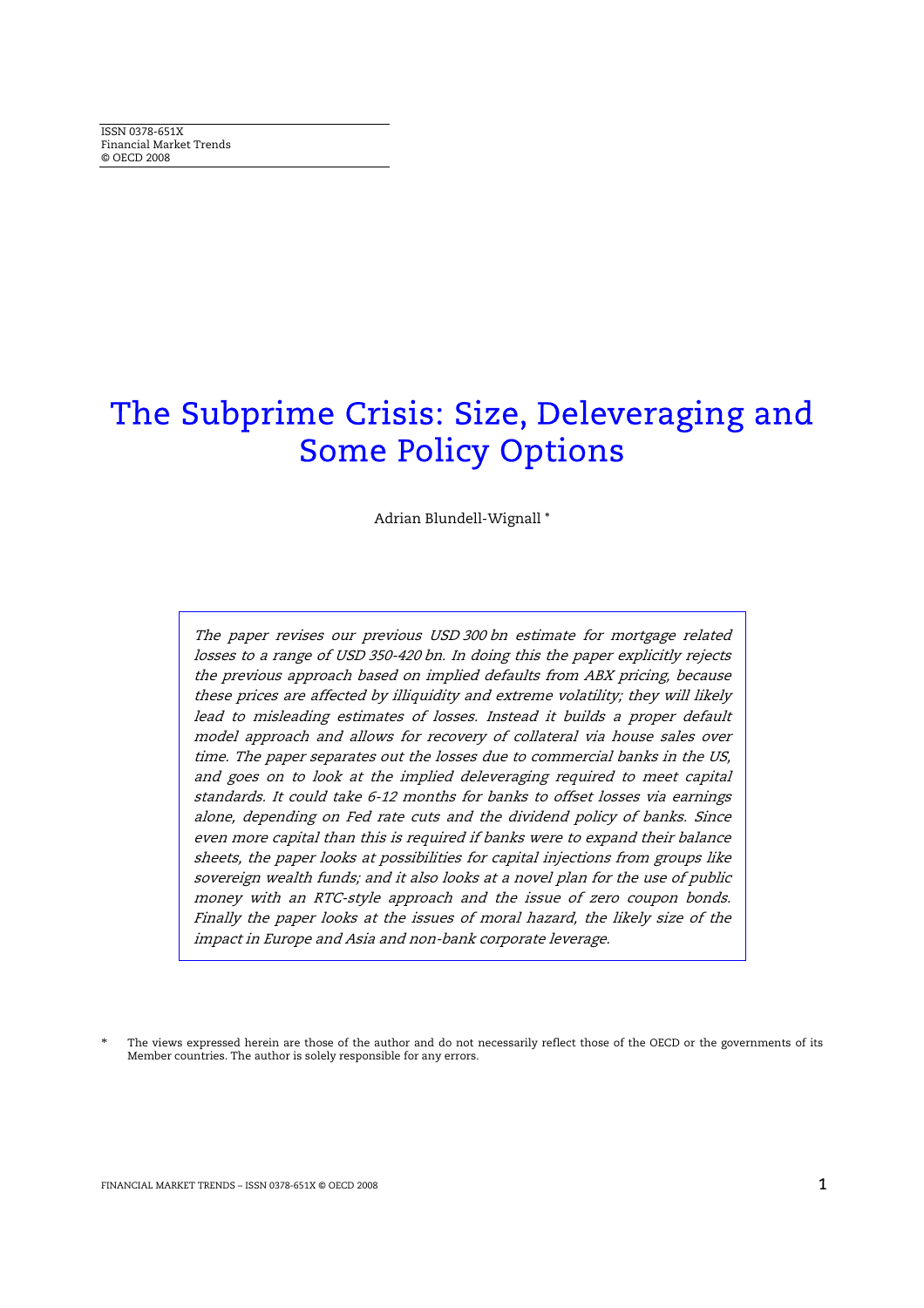#### Executive summary

 The main focus of this study is to review where we now stand in relation to our September 2007 calculation that the losses from subprime could amount to USD 300 bn; what the losses mean for deleveraging in the economy; and what policy options there are to deal with the negative economic consequences of deleveraging.

 Section I of the paper looks at losses calculated with market price methods (the basis of the 2007 work). Liquidity problems and panic are causing major problems for price discovery, rendering this type of approach invalid. Section II therefore looks at default model-based estimates of losses. The estimates from this model, assuming a 40%-50% range for recovery on defaulting loans and an economic and house price scenario benchmarked against previous episodes, is USD 352-USD 422 bn. To get anything like recent mark-to-market losses (of virtually double our estimate) would require a 0% recovery rate – which seems extreme even for the most bearish. Section III focuses on the commercial banking share of the losses and potential transmission through deleveraging by this key sector to the economy, as well as policy options to counter this. About USD 60 bn of direct losses may be put down to US commercial banks and USD 27 bn to investment banking. Four things can happen:  $(i)$  commercial bank deleveraging, causing a credit crunch; (ii) banks can earn back the capital (with help from interest rate and dividend policy) and get back to intermediating;  $(iii)$  capital can be injected by investors (e.g. sovereign wealth funds and hedge funds); and  $(i\nu)$  public sector intervention can be used to separate problem bonds and mortgages from the intermediation process. It could take at least 6 months (with maximal interest rate and dividend cutting) and possibly up to 1 year (with more pessimistic assumptions on rates and dividends) to replace losses. This is too long for the economy, and risks early 1990s credit crunch scenarios. Capital raisings/injections from risk-taking private institutions or SWFs are a big help. But the arithmetic of getting quickly back to 'business-as-usual', which requires much more capital than simply offsetting the losses, argues for more action if possible. One such action mentioned in this context is the socialisation of losses. The paper provides a low cost example of a 'Resolution Trust Corporation-like' ('RTC-like') mechanism.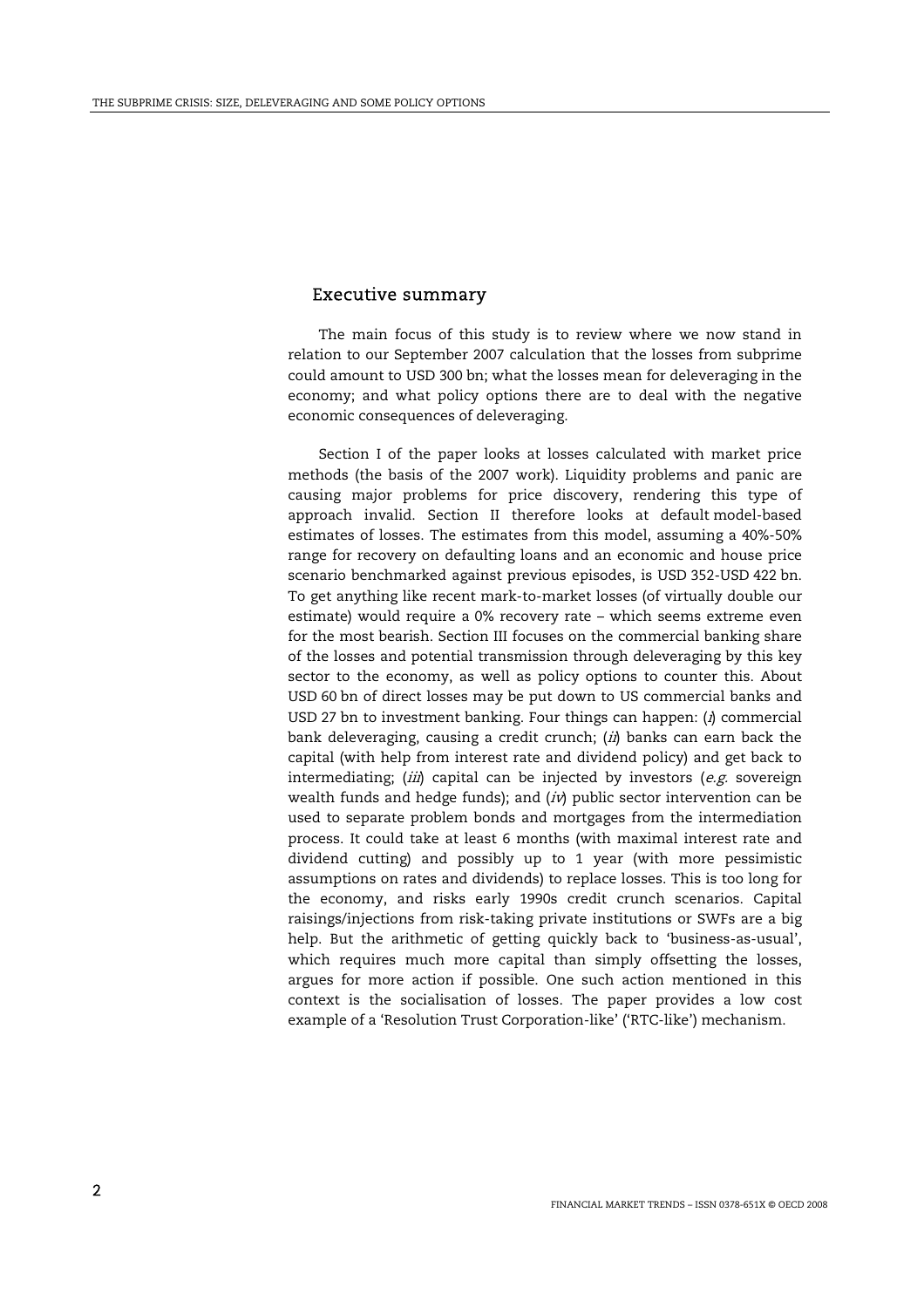Section IV looks at US-listed prime brokers/investment banks. Direct holding losses could be around USD 27 bn (warehousing, etc). They are less capitalised and problems for the economy arise through their linkages to other sectors, particularly hedge funds.<sup>1</sup>

 Moral hazard issues arising from actions taken to date underline that the private sector should be encouraged to do the maximum of which it is capable. These are considered in Section V. Even so, the perceptions that the trade-off between returns-to-risk is now asymmetric must be addressed in the future, and may require more fundamental financial system reforms.

 Section VI of the paper draws attention to issues for Europe, but does not analyse them in as much detail as for the US. Europe is not immune from the issues raised, and has its own special set of potential problems. It also risks real economy consequences from the subprime crisis. Section VII draws attention to Asia, where direct subprime holdings are relatively less. In Asia, orderly unwinding of bubbles and avoidance of future problems turn on attitudes to exchange rate policy.

 Section VIII looks at spill-over risks to corporate bonds and equities. While corporate balance sheets are in good shape on average, there is a fat tail of overleveraged companies that will default in the advent of a recession, creating pockets of turmoil in corporate bonds (non-investment grade) and equities. Avoiding such spill over from the mortgage sector is essential, and underlines why a broad approach to policy to minimise the size of the economic impact is required.

 The macro policies options are summarised in section IX: liquidity support and rate cutting to enhance earnings power of banks; focus on dividend policies; capital injections and M&A from stronger financial institutions; and RTC-like socialisation of losses.

## I. How big is the subprime crisis: previous FMT and now?

Was our USD 300 bn estimate in 2007 too small?

In the previous issue of Financial Market Trends (FMT), written in September 2007, USD 300 bn was considered the likely size of the subprime and Alt-A mortgage losses. $2$  At the time the official views were in the USD 100-USD 150 bn range. That previous estimate was based on a 14% overall default-loss probability applied to the stock of mortgages (subprime and Alt-A, etc.) of about USD 2.3 trillion<sup>3</sup> (of which (USD 1.3) trillion was subprime). The 14% was based on weighting up the ABX indexes (prices of credit default swaps used to insure risk of default in the underlying subprime mortgages) across vintages and tranches at that time, September 2007.

#### A focus on private label RMBS

Strictly speaking the ABX applies to subprime, the worst part of the market, whereas private label Residential Mortgage-Backed Securities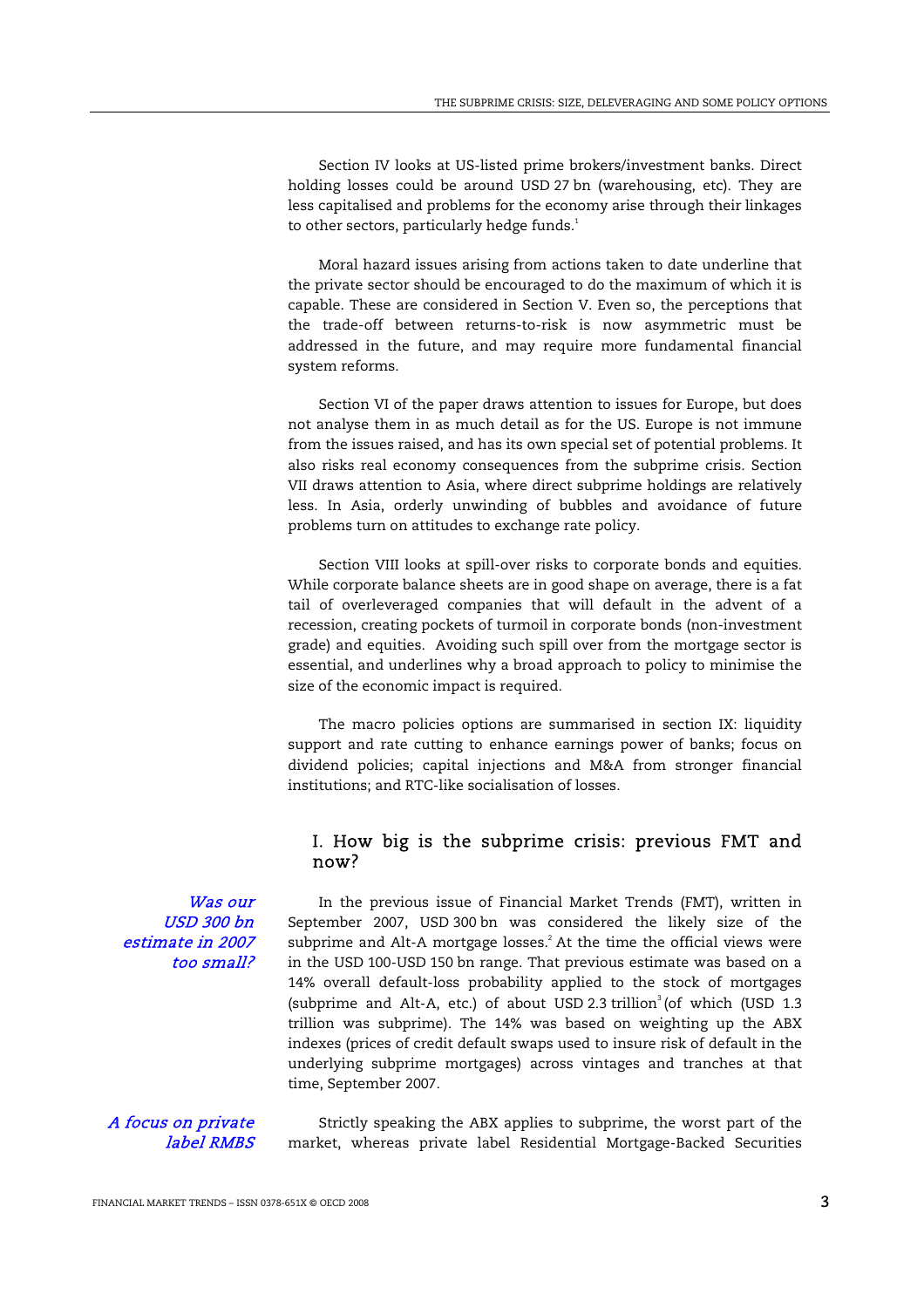(RMBS) include mortgages other than subprime – for example Alt-A, jumbo loans, etc. Collateralised Debt Obligations (CDOs) and Structured Investment Vehicles (SIVs) use RMBS and other asset-backed securities (ABS). CDO issuance (cash and hybrid) was USD 1.47 trillion at the end of 2007, and much larger if unfunded synthetic CDOs are included. The sharp acceleration from mid 2004 in underwriting of what were to become the key problem mortgages, were to a large extent securitised, and found their way mostly into private-label RMBS (including home equity); which totalled USD 2.3 trillion at the end of 2007. The leveraged demand for these was facilitated by CDOs and asset-backed commercial paper (ABCP) conduits. This study focuses primarily on the losses associated with this private label RMBS variable. Some subprime and Alt-A mortgages remain un-securitised, but the losses here are expected to be much smaller, and follow loss patterns based on past experience.<sup>4</sup>

The equity approach also gave a USD 300 bn number

The loss estimate in the previous FMT was cross-checked by looking at the market cap losses of all banks and major broker-dealers (most heavily affected by subprime) as compared to their average prices in June 2007. The result was a similar number of USD 308 bn.

## Market liquidity & price discovery problems become extreme now

 The next section sets out the results of applying the two estimation approaches used in our previous article to the current market situation. But before doing this, it needs to be stated that both of these methods are now likely to lead to a serious over-estimation of the size of losses, because they rely on market prices that have become unreliable and possibly misleading.

In recent months, price discovery for structured products has been problematic with bouts of panic and extreme liquidity problems. At times the only market makers in RMBS have been the central banks. The Federal Reserve at the time of writing (mid-March 2008) has increased its liquidity operations, making an unprecedented USD 200 bn available, and accepting asset-backed securities (ABS) as collateral, *i.e.* doing what private banks and capital market participants will not. In such circumstances, price discovery is hugely problematic, and mark-to-market price calculations of implied losses are unlikely to be valid. An approach to model and estimate the losses that is not dependent on these market prices is therefore required.

## Potentially misleading mark-to-market approaches to loss calculations

… which means the loss calculations based on them grow larger without

The ABX estimates are shown in Table 1. The prices for each tranche/vintage are shown in the top section of the table. Thus in the first row, for ABX 06(1), the 14 March price 86 implies that 14% losses are discounted for AAA.<sup>5</sup> The weights by vintage and tranche (not shown) are

Liquidity and panic are affecting ABX and equity prices…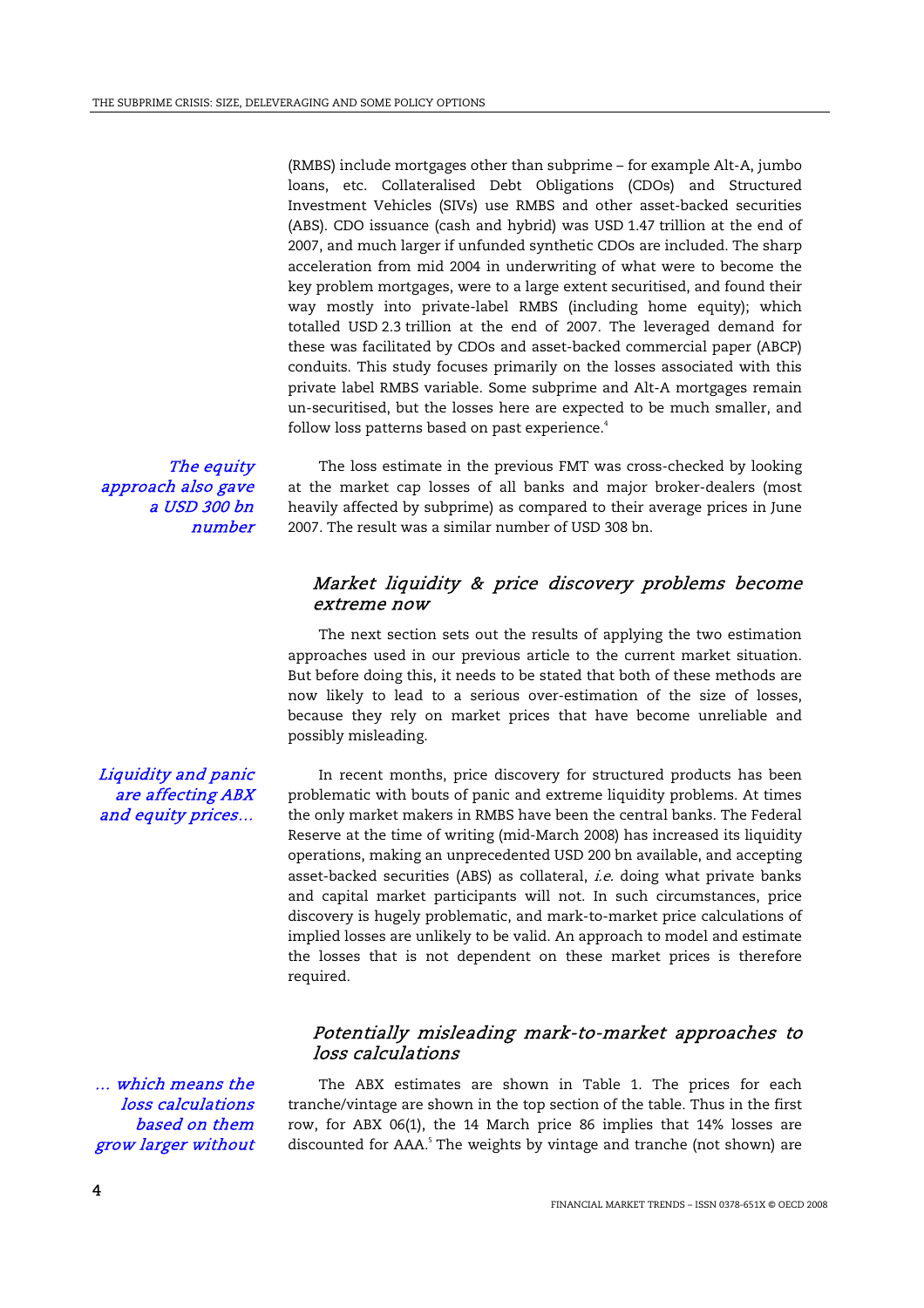## any change in underlying solvency!

applied and, the weighted expected loss is shown in the bottom row of the table. This number is applied to the stock of US RMBS. Using the September 7 numbers, USD 292 bn is the implied loss (the main basis of the work last year). But as can be seen, over time the implied size of the losses seems to get ever larger. On the 14<sup>th</sup> of March, a staggering USD 887 bn loss is implied.<sup>6</sup>

|                                         | <b>PRICES -- 2007</b> |                |                   | <b>PRICES -- 2008</b> |                     |                |
|-----------------------------------------|-----------------------|----------------|-------------------|-----------------------|---------------------|----------------|
|                                         | 07-Sep                | $19-Oct$       | 30-Nov            | 11-Jan                | 22-Feb              | 14-Mar         |
| ABX 06(1)                               |                       |                |                   |                       |                     |                |
| <b>AAA</b>                              | 98                    | 98             | 95                | 94                    | 93                  | 86             |
| AA                                      | 95                    | 93             | 86                | 85                    | 78                  | 64             |
| A                                       | 84                    | 75             | 61                | 59                    | 50                  | 33             |
| <b>BBB</b>                              | 65                    | 47             | 34                | 31                    | 25                  | 16             |
| BBB-                                    | 57                    | 38             | 30                | 25                    | 19                  | 15             |
| EQ                                      | $\overline{0}$        | $\mathbf{0}$   | $\Omega$          | $\mathbf{0}$          | $\mathbf{0}$        | $\mathbf 0$    |
| ABX 06(2)                               |                       |                |                   |                       |                     |                |
| <b>AAA</b>                              | 97                    | 94             | 87                | 84                    | 78                  | 71             |
| AA                                      | 88                    | 77             | 62                | 60                    | 50                  | 37             |
| A                                       | 63                    | 46             | 40                | 34                    | 22                  | 17             |
| <b>BBB</b>                              | 47                    | 26             | 21                | 19                    | 15                  | 10             |
| BBB-                                    | 40                    | 24             | 19                | 18                    | 13                  | 10             |
| EQ                                      | $\overline{0}$        | $\mathbf{0}$   | $\mathbf{0}$      | $\mathbf{0}$          | $\mathbf{0}$        | $\mathbf 0$    |
| ABX 07(1)                               |                       |                |                   |                       |                     |                |
| <b>AAA</b>                              | 95                    | 91             | 77                | 73                    | 65                  | 56             |
| AA                                      | 77                    | 65             | 47                | 40                    | 31                  | 22             |
| A                                       | 50                    | 34             | 28                | 24                    | 14                  | 11             |
| <b>BBB</b>                              | 36                    | 23             | 20                | 18                    | 12                  | 9              |
| BBB-                                    | 33                    | 21             | 19                | 17                    | 12                  | 9              |
| EQ                                      | $\Omega$              | $\overline{0}$ | $\mathbf{0}$      | $\mathbf{0}$          | $\mathbf{0}$        | $\overline{0}$ |
| ABX 07(2)                               |                       |                |                   |                       |                     |                |
| <b>AAA</b>                              | 95                    | 92             | 72                | 70                    | 63                  | 52             |
| AA                                      | 86                    | 70             | 39                | 40                    | 30                  | 22             |
| A                                       | 61                    | 43             | 32                | 28                    | 22                  | 17             |
| <b>BBB</b>                              | 42                    | 26             | 21                | 24                    | 17                  | 13             |
| BBB-                                    | 39                    | 24             | 21                | 22                    | 16                  | 13             |
| EQ                                      | $\overline{0}$        | $\mathbf 0$    | $\mathbf 0$       | $\mathbf 0$           | $\mathbf 0$         | $\mathbf 0$    |
| <b>OVERALL DEFAULT-LOSS PROBABILITY</b> |                       |                | <b>IMPLIED BY</b> |                       | THE WEIGHTED BASKET |                |
| %                                       | 87.7                  | 84.0           | 75.3              | 73.0                  | 67.9                | 60.2           |
| RMBS \$bn                               | 2378                  | 2303           | 2303              | 2228                  | 2228                | 2228           |
| <b>LOSS \$bn</b>                        | 292                   | 368            | 568               | 602                   | 715                 | 887            |

#### Table 1. ABX-based subprime loss estimates

Source: OECD, ABX. RMBS based on OECD forecasts for 2008Q1.

 A similar picture emerges from our naïve equity market-cap-loss approach in Table 2. Far from the USD 308 bn published in the last FMT, the market cap losses for levered financial institutions most affected by mortgages is now a staggering USD 702 bn, very much showing the same pattern as the ABX approach.

 Both approaches are undermined by recent market panic and problems with price discovery. If it is agreed that these are features of recent experience, then it follows that these estimates of losses are way too high.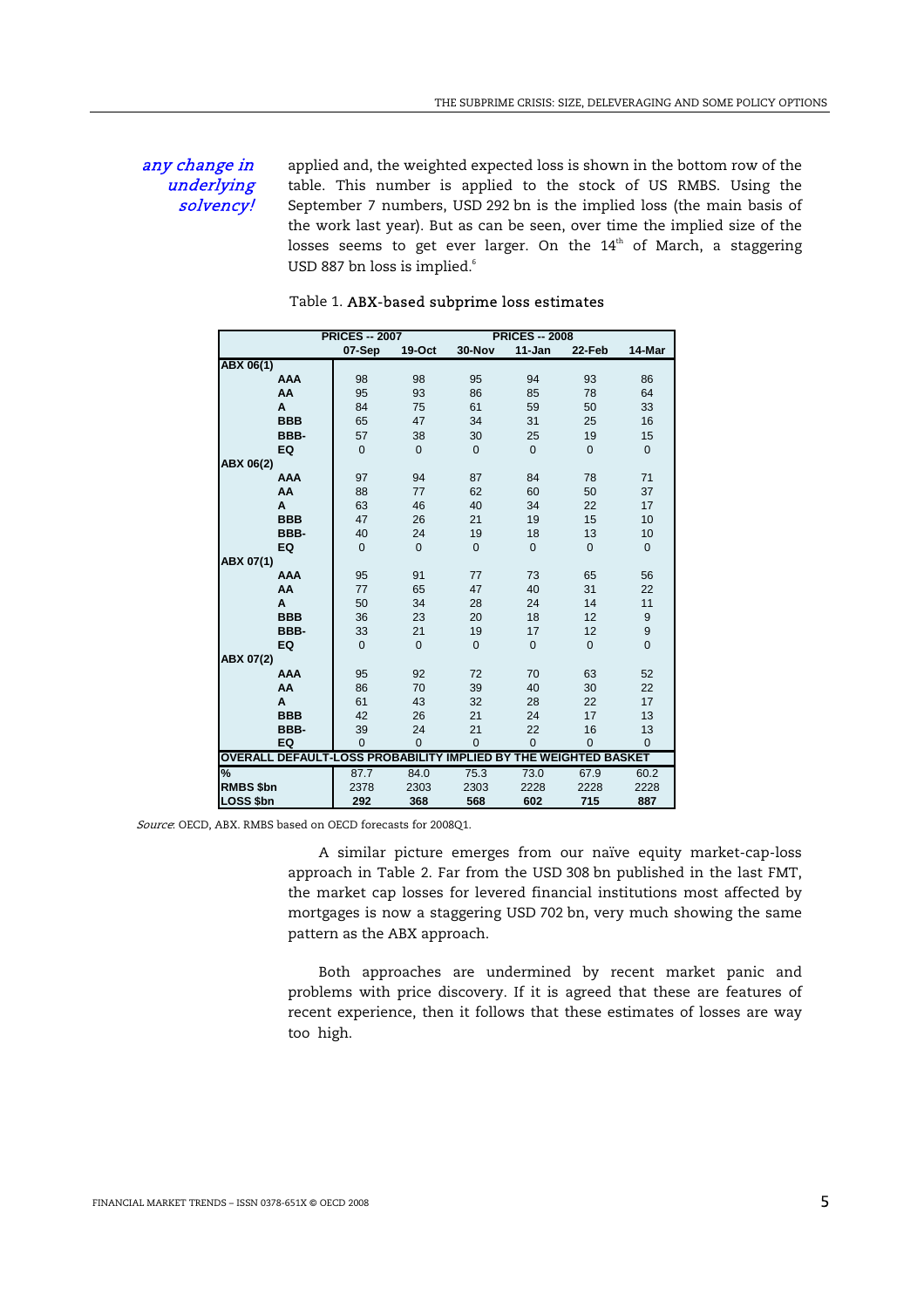|                          |          |        | Mkt Cap Price 14 Mar Av Price June | % Chq   | Mkt Cap       | Decline in |
|--------------------------|----------|--------|------------------------------------|---------|---------------|------------|
|                          | 14th Mar |        | 2007                               |         | <b>Jun-07</b> | Mkt Cap    |
|                          | \$bn     | \$     | \$                                 |         | \$bn          | \$bn       |
| <b>IINVESTMENT BANKS</b> |          |        |                                    |         |               |            |
| Citi                     | 102.98   | 19.77  | 51.29                              | $-61.5$ | 255.14        | 152.16     |
| JP Morgan                | 124.11   | 36.54  | 48.45                              | $-24.6$ | 162.73        | 38.62      |
| Merril Lynch             | 42.27    | 43.51  | 83.58                              | $-47.9$ | 71.50         | 29.23      |
| Goldmans                 | 62.1     | 156.86 | 216.75                             | $-27.6$ | 86.58         | 24.48      |
| <b>UBS</b>               | 53.18    | 27.76  | 60.01                              | $-53.7$ | 115.79        | 62.61      |
| Credit Suisse            | 49.8     | 48.79  | 70.96                              | $-31.2$ | 74.26         | 24.46      |
| Deutsche Bank            | 51.94    | 108.88 | 144.74                             | $-24.8$ | 72.38         | 20.44      |
| Lehmans                  | 20.83    | 39.26  | 74.52                              | $-47.3$ | 39.50         | 18.67      |
| <b>Morgan Stanley</b>    | 43.69    | 39.55  | 83.88                              | $-52.8$ | 89.02         | 45.33      |
| <b>Bear Stearns</b>      | 4.08     | 30     | 140                                | $-78.6$ | 20.24         | 16.16      |
| Total                    | 554.98   |        |                                    |         | 987.15        | 432.17     |
| <b>MORTGAGE LENDERS</b>  |          |        |                                    |         |               |            |
| <b>Bank of America</b>   | 158.54   | 35.69  | 48.89                              | $-27.0$ | 216.92        | 58.38      |
| <b>Wells Fargo</b>       | 92.85    | 28.45  | 35.17                              | $-19.1$ | 116.95        | 24.10      |
| <b>US Bancorp</b>        | 51.3     | 31.57  | 32.95                              | $-4.2$  | 56.84         | 5.54       |
| Suntrust                 | 20.65    | 55.83  | 85.74                              | $-34.9$ | 29.90         | 9.25       |
| <b>Washington Mut</b>    | 11.59    | 10.59  | 42.64                              | $-75.2$ | 36.78         | 25.19      |
| BB&T                     | 17.11    | 31.33  | 40.68                              | $-23.0$ | 22.35         | 5.24       |
| <b>NATL City</b>         | 9.63     | 13.15  | 33.32                              | $-60.5$ | 21.10         | 11.47      |
| Countrywide              | 2.61     | 4.5    | 36.35                              | $-87.6$ | 20.95         | 18.34      |
| <b>First Horizon</b>     | 2.12     | 16.75  | 39                                 | $-57.1$ | 4.93          | 2.81       |
| Indy Mac                 | 0.42874  | 5.3    | 29.17                              | $-81.8$ | 2.15          | 1.72       |
| Total                    | 366.83   |        |                                    |         | 528.87        | 162.04     |
| <b>OTHER SIGNIFICANT</b> |          |        |                                    |         |               |            |
| <b>Barclays</b>          | 57.63    | 34.93  | 55.79                              | $-37.4$ | 91.28         | 33.65      |
| Wachovia                 | 52.61    | 26.54  | 51.25                              | $-48.2$ | 97.43         | 44.82      |
| <b>PNC Fin Serv</b>      | 20.58    | 60.38  | 71.58                              | $-15.6$ | 24.13         | 3.55       |
| <b>Regions Financial</b> | 14.05    | 20.25  | 33.1                               | $-38.8$ | 22.99         | 8.94       |
| <b>Fifth Third</b>       | 11.64    | 21.84  | 39.77                              | $-45.1$ | 21.18         | 9.54       |
| Keycorp                  | 8.47     | 21.24  | 34.33                              | $-38.1$ | 13.34         | 4.87       |
| M&T Bank Cp              | 8.8      | 79.96  | 106.9                              | $-25.2$ | 11.42         | 2.62       |
| Total                    | 173.78   |        |                                    |         | 281.76        | 107.98     |
| <b>GRAND TOTAL</b>       | 1346.98  |        |                                    |         | 1797.78       | 702.19     |

#### Table 2. Major levered financial institutions with mortgage exposure

Source: OECD, NYSE.

## II. A default-model calculation of the size of losses in RMBS

## The delinquency model

 To work independently of the prices of assets (the mark-to-market approach) and focus on final default values requires modelling and assumptions.<sup>7</sup>

## A default model calculation of losses is therefore required

The approach adopted here is to model the subprime delinquency rate, and then to make assumptions about the time path of the independent economic variables in the model, that can be benchmarked against previous crises. The delinquency rate is modelled as a simple cointegrating vector with GDP (a proxy for income to service debt), house prices (which determine the equity in mortgages), and unemployment (which drives inability to service) as components. Interest rates were also tested but did not play a significant role. This may be due to a variety of factors, such as the importance of resets, and other mechanisms to desensitise delinquency to rates ( $e.g.$  option ARMS, loan renegotiation of terms, etc.). No lagged-dependent variable is used in the model.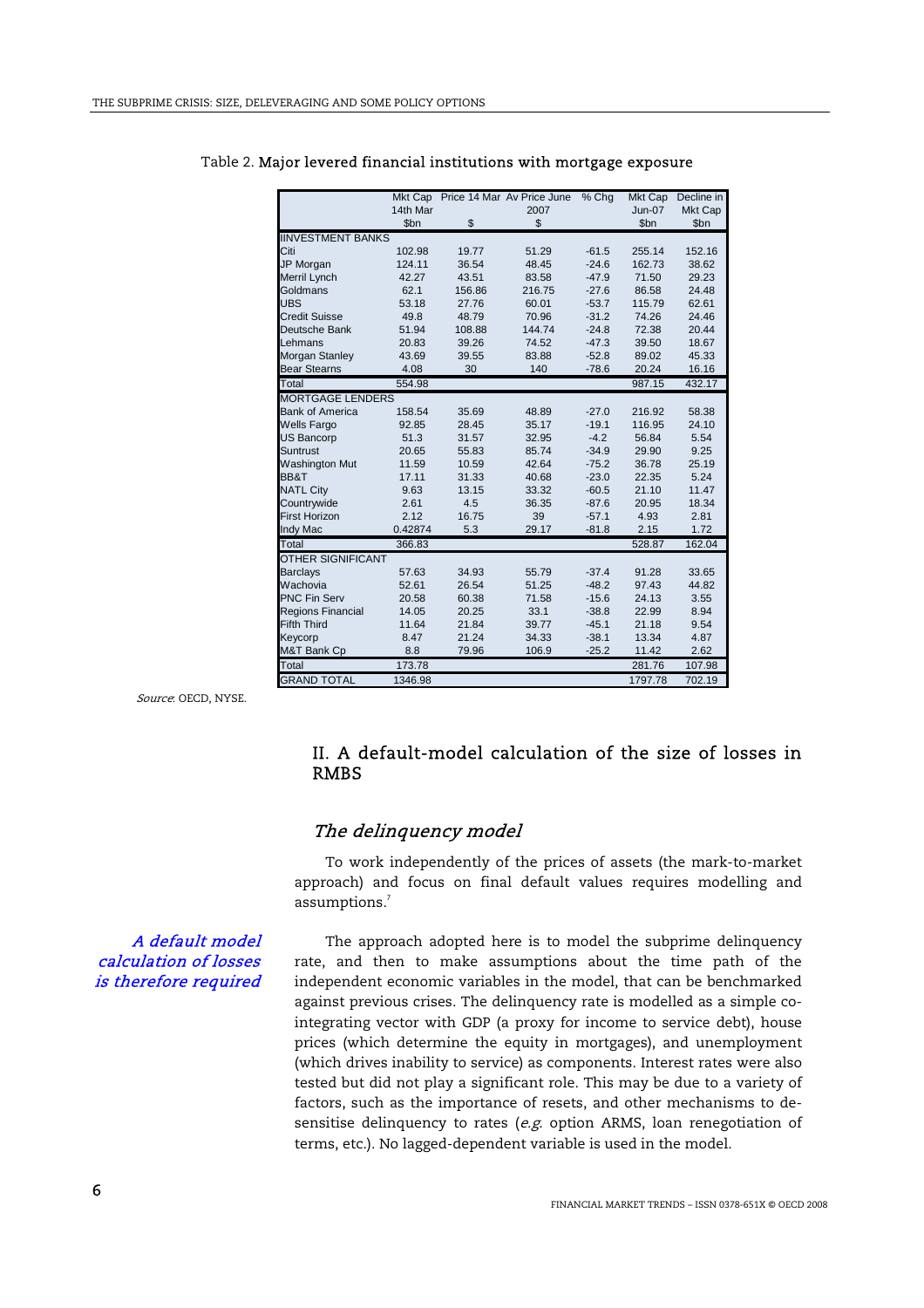

Figure 1. Model of subprime delinquency rate Actual, estimated & forecast values

Source: Datastream, OECD.

A 'first round' scenario for losses

 The modeled subprime delinquency rate is shown in Figure 1. The model explains the rise in delinquency in late 2006 and 2007 as house prices stagnated at first, and then began to fall, and GDP growth slowed from 2006 as housing slumped.

## Delinquency/loss scenario benchmarked against 1990s and 2001 recessions

The approach to constructing a scenario for losses here is to benchmark the delinquency model drivers against past episodes, to arrive at ex-ante first round effects on delinquency (and hence ultimately on losses). To the extent that these drive deleveraging on the part of financial intermediaries, credit crunch mechanisms come into play that could drive bigger second round effects on the economy (and hence losses). These deleveraging issues are discussed later.

With GDP and unemployment like the modest 2001 recession

US economy is more flexible than the early 1990s and will benefit from continued growth in China and other emerging markets in 2008 and 2009 (the assumed adjustment period). The first round GDP impact of past tightening and the collapse in housing investment is therefore treated as more akin to the early 2000s recession, which was driven by the collapse of business investment after the tech bust. This was a modest recession without a credit crunch deleveraging process in play. Hence the early 2000s path of the real economy is imposed to obtain first round effects without assuming a deleveraging credit crunch – unemployment rises from 4.8% to 6.1% by end 2009; and nominal GDP annual growth slows by 2 percentage points.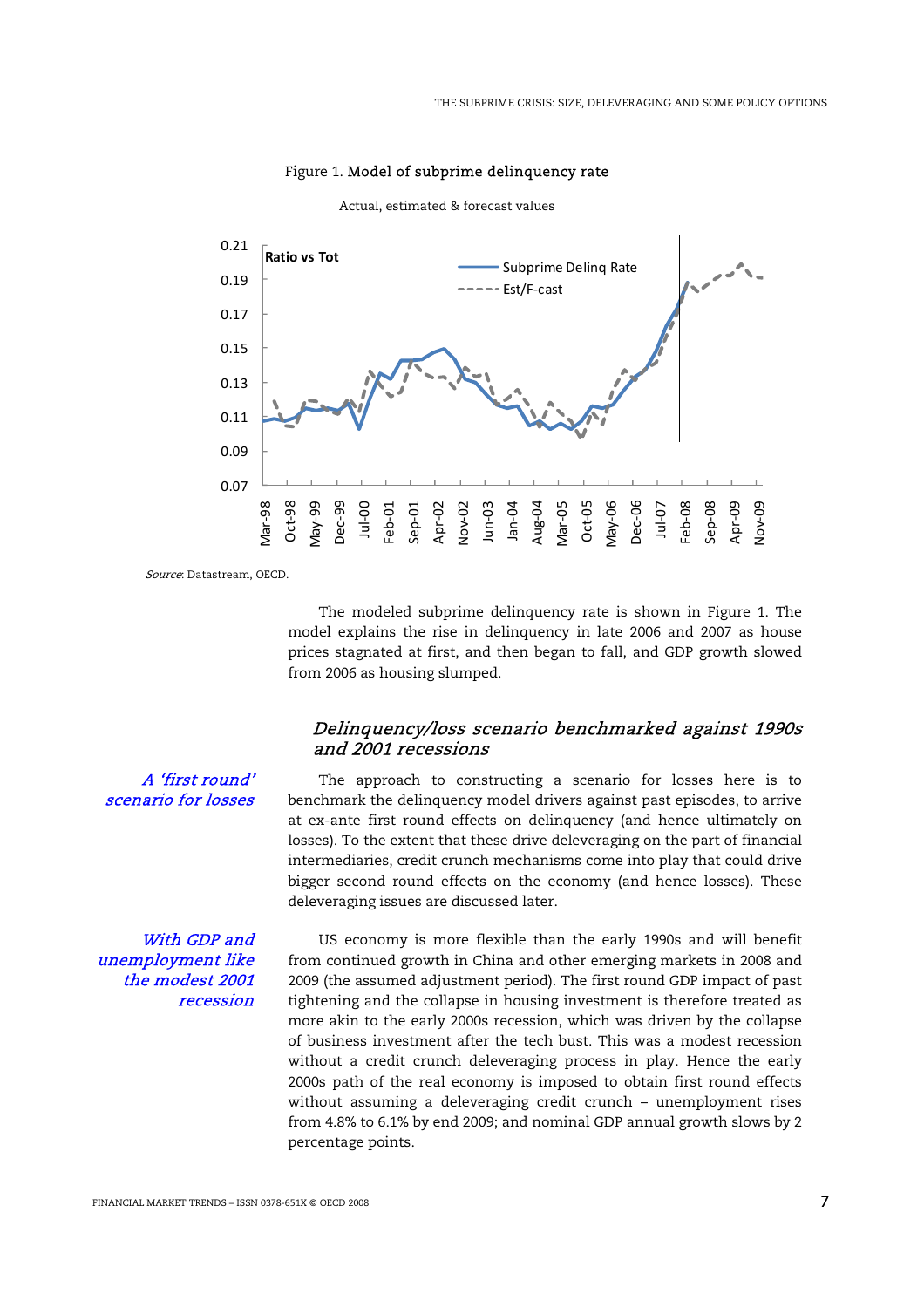## But house prices worse than the early 1990s

The OFHEO house price index since March 1981 is shown in Figure 2. While various regions can do worse (California, Florida), the national 12 month % change has never gone negative, even in the early 1990s housing crisis. A future scenario worse than the 1990s episode is shown after the vertical line. The rationale for this is that subprime problems were not a feature of the previous episode, but are very much the focus of concern at present. The housing investment setback and excess inventory situation is also worse than the early 1990s.

#### Figure 2. OFHEO house price index



Source: OECD, Datastream.

 The foreclosure rate (shown as a ratio to delinquency) is shown in Figure 3. It rises quickly in a recession, as weak vintages default first, and then tends to return to the norm. This pattern is assumed to be repeated, and a rise to the worst ratio in its history (but not more than this) is imposed. The key moving part in this study remains the economic scenario driving the delinquency rate.

### With a choice of collateral recovery rates

The final thing required to determine loss-given-default, is the recovery rate. That is, if a defaulted mortgagee house is foreclosed and sold, what percent of the loan is recovered? This is difficult to assess, so a range is given from 40% (pessimistic) to 60% (optimistic).

 The adjustment is assumed to take place over 2008 and 2009, after which losses revert to normal and the crisis has passed. No net new RMBS is assumed to be issued in this adjustment phase.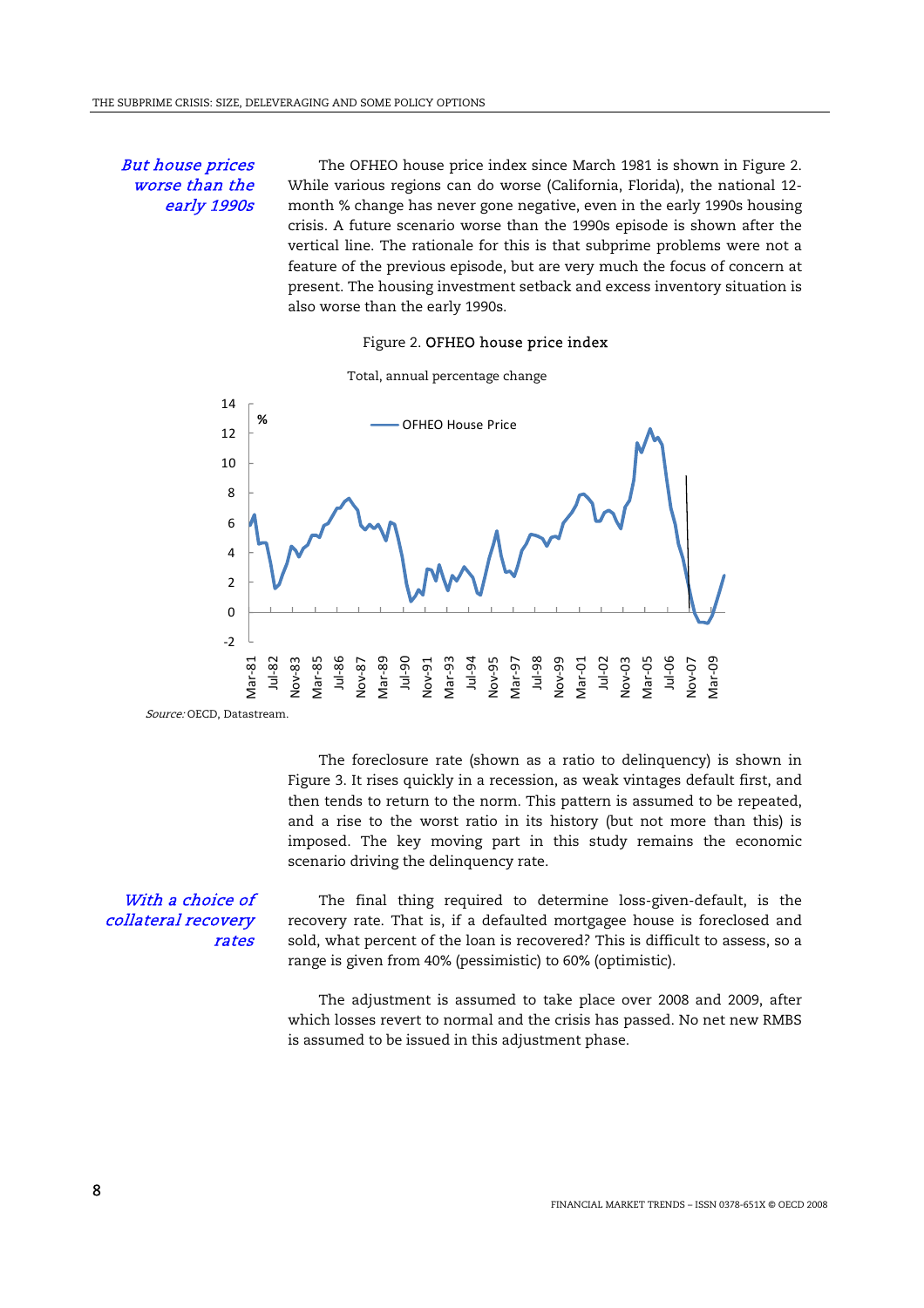

Figure 3. Delinquency rate vs. foreclosure/delinquency ratio

Source: Datastream, OECD.

## The default model loss estimates

## A two-year adjustment to get RMBS back to trend

The cumulative losses quarter by quarter derived from the model and the first round economic scenario are shown in Table 3. The time path of the stock of RMBS is shown in Figure 4, as a percentage of GDP. $^8$  The losses implied by the model return the level of RMBS back in line with the longer-run trend that was in place before the parabolic acceleration of subprime, Alt-A and securitisation from mid 2004.

|  | Table 3. Securitised mortgages cumulative loss model |
|--|------------------------------------------------------|
|--|------------------------------------------------------|

|          |       |     | CUMUL. \$bn LOSS @ RECOVERY RATE |     |
|----------|-------|-----|----------------------------------|-----|
| Quarter  | $0\%$ | 40% | 50%                              | 60% |
| Sep-07   | 74    | 45  | 37                               | 30  |
| $Dec-07$ | 153   | 92  | 77                               | 61  |
| Mar-08   | 258   | 155 | 129                              | 103 |
| Jun-08   | 344   | 206 | 172                              | 138 |
| Sep-08   | 416   | 250 | 208                              | 167 |
| Dec-08   | 483   | 290 | 242                              | 193 |
| Mar-09   | 542   | 325 | 271                              | 217 |
| $Jun-09$ | 593   | 356 | 297                              | 237 |
| Sep-09   | 644   | 386 | 322                              | 258 |
| $Dec-09$ | 703   | 422 | 352                              | 281 |

Source: Datastream, OECD.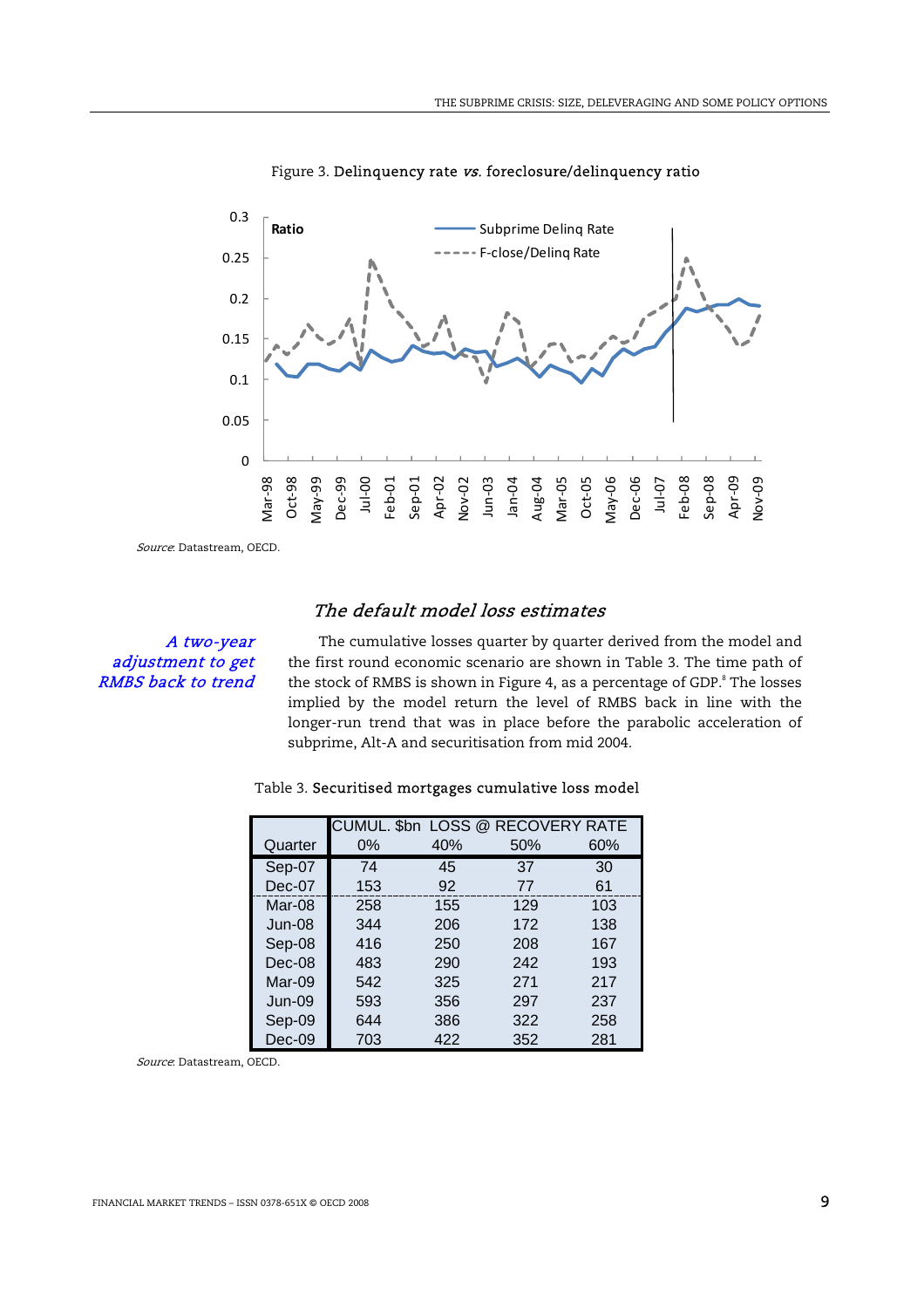

#### Figure 4. Mortgage-backed securities

Source: Datastream, OECD.

At a 40% recovery rate, the losses cumulate to USD 422 bn with this modelling approach independent of market prices. At 50%, losses drop to USD 352 bn and at 60% to USD 281 bn. $^\circ$ 

A 60% recovery rate is too generous in the current environment. The (extremely pessimistic) zero recovery case is shown only as a reference point, and because it affects the stock of RMBS shown in Figure 4. If the recovery rate is in the 40-50% range, then the new estimated loss range is USD 352-USD 422 bn, (compared to the USD 200-300 bn mentioned in the previous FMT).

 Spillovers to other asset classes and debts are ignored at this stage, and the issue is taken up in the latter part of the study.

 The market-price based estimates quoted above are closer to the numbers shown for the default-model-based approach that assumes 0% recovery from collateral (left-hand column of the table) *i.e.* USD 700 bn. This illustrates why skepticism should be employed when interpreting any estimates based on ABX and other market prices.

 Market pricing models are supposed to take into account the loss given default, (even though there is some lag between foreclosure and recovery amounts). They do not appear to be doing so – implied loss levels are virtually double the default-based calculation. Clearly, market pricing models cannot give a fair estimate in the presence of liquidity problems and panic. A default-model approach is to be preferred. The study now turns to look at the implications of the default-model measures for deleveraging and the economy – focusing first on commercial banking.

The loss estimate range for a 40%-50% recovery range is USD 352 bn - USD 422 bn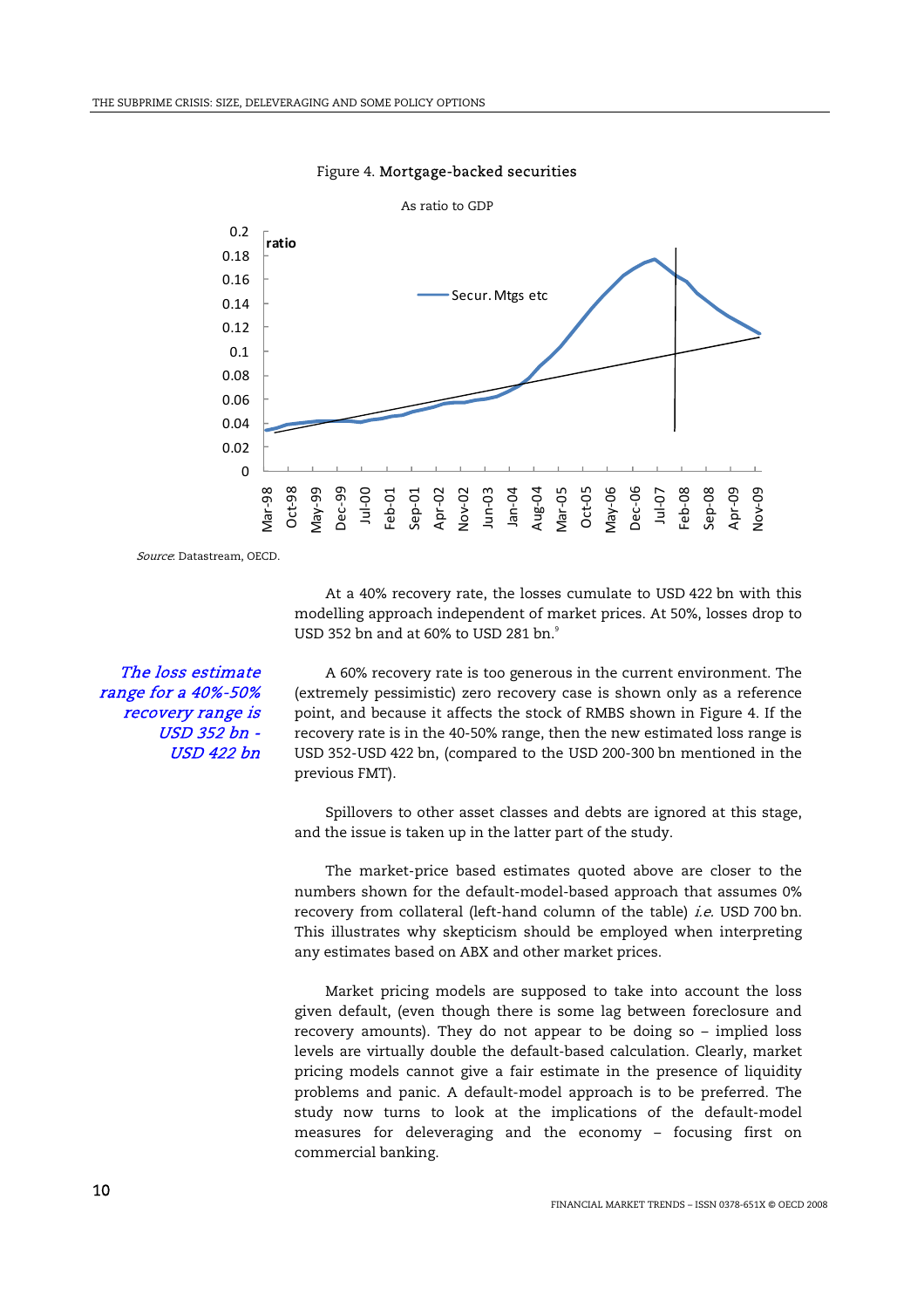## III. Commercial bank deleveraging (default-model estimates)

## (i) Losses and deleveraging

**Commercial** banking is the key for intermediation pressures

Table 4 focuses on the US Commercial Banking sector as a whole, and uses assets minus liabilities as a proxy for equity.<sup>10</sup> The commercial banks are a key group in the intermediation process, and hence are critical for the impact the crisis will have on the economy – if one can solve the problems of commercial banks, there will be a return to normal intermediation and growth which will give the rest of the financial system a basis to take care of itself (after a 2-year adjustment period).

|                               |                      |                              |        |         | Equity Req. (\$bn) for Asset growth p.a. of: |                                       |
|-------------------------------|----------------------|------------------------------|--------|---------|----------------------------------------------|---------------------------------------|
|                               | At start<br>(Jun-07) | At full adjust.<br>(Dec-09?) | %      | 0% p.a. | 7% p.a.                                      | & socialise losses<br>with $7\%$ p.a. |
| 0% Recovery of Losses         |                      |                              |        |         |                                              |                                       |
| Assets \$bn                   | 10082.1              | 9169.5                       | $-9.1$ |         |                                              |                                       |
| Equity \$bn                   | 1102.9               | 1003.1                       |        | 99.8    | 177.0                                        | 77.2                                  |
| Lev Ratio                     | 9.14                 | 9.14                         |        |         |                                              |                                       |
| Cum. Loss (14% \$703bn total) |                      | 99.8                         |        |         |                                              |                                       |
| 40% Recovery of losses        |                      |                              |        |         |                                              |                                       |
| <b>Assets</b>                 | 10082.1              | 9534.3                       | $-5.4$ |         |                                              |                                       |
| Equity                        | 1102.9               | 1043.0                       |        | 59.9    | 137.1                                        | 77.2                                  |
| Lev Ratio                     | 9.14                 | 9.14                         |        |         |                                              |                                       |
| Cum. Loss (14% \$422bn total) |                      | 59.9                         |        |         |                                              |                                       |
| 50% Recovery of losses        |                      |                              |        |         |                                              |                                       |
| <b>Assets</b>                 | 10082.1              | 9626.5                       | $-4.5$ |         |                                              |                                       |
| <b>Equity</b>                 | 1102.9               | 1053.1                       |        | 49.8    | 127.0                                        | 77.2                                  |
| Lev Ratio                     | 9.14                 | 9.14                         |        |         |                                              |                                       |
| Cum. Loss (14% \$351bn total) |                      | 49.8                         |        |         |                                              |                                       |

#### Table 4. Deleveraging vs. loss recovery & equity injections

Source: OECD, Datastream.

 The leverage ratio before the start of the crisis was 9.14. If it is assumed that this is some 'desired' level, it is easy to work through illustrative loss calculations for deleveraging in US Commercial Banks. Total reported RMBS held by US Commercial Banks was USD 930 bn in June 2007. But this includes Fannie, Freddie and other GSE securities, whereas the focus is on private label RMBS in this study. This is approximated by multiplying the USD 930 bn by the proportion of Private Label in (Private Label + Federal Mortgage Pools), *i.e.* at around 38%. So the exposure to private label RMBS is about USD 345 bn, or about 14-15% of the total RMBS of USD 2.3 trillion.

Consider a USD 60 bn ultimate loss for US commercial banks

Using this figure for exposure, and applying the cumulative loss model from above, the Commercial Bank share of cumulative losses for the whole system to the end of 2009, are:

 $(i)$  USD 100 bn if zero recovery from collateral sales is assumed;

(ii) USD 60 bn if 40% recovery is assumed; and

(iii) USD 50 bn for 50% recovery.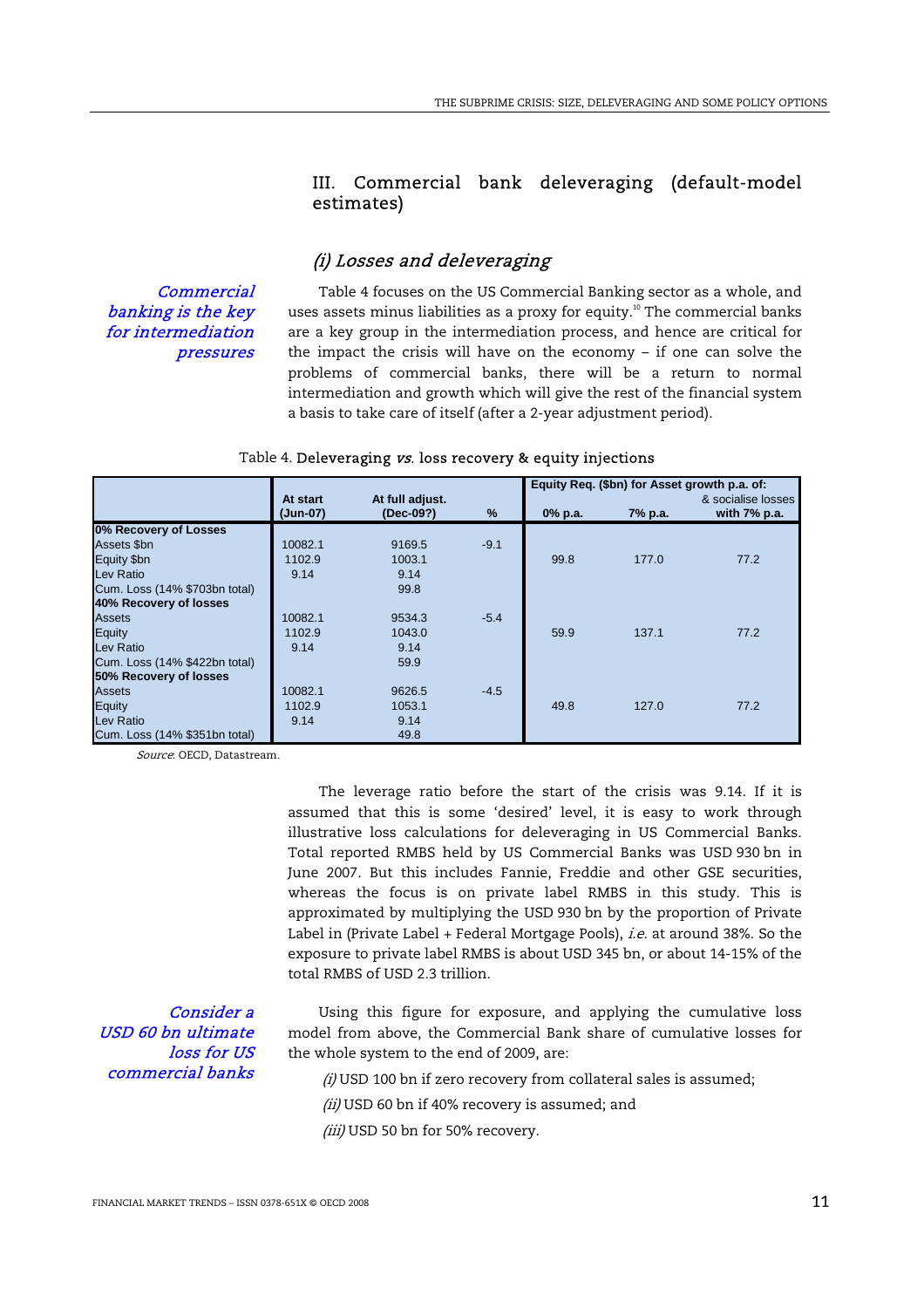The central case in this study is a 40% recovery rate; *i.e.* USD 60 bn.

This would cause significant deleveraging in the absence of capital injections and other policies

The deleveraging associated with such losses at the given leverage ratio implies falls in assets, shown in the  $3<sup>rd</sup>$  column of Table 4. Nominal assets would fall by 5.4% over the two years in our USD 60 bn central case – assuming no new capital is injected and that there is no socialisation of the losses.

## It would risk 1990s style scenarios and bigger losses

This cannot be allowed to happen! While there were large compositional shifts (e.g. C&I loans and government security holdings) during the serious 1990s recession, total commercial bank assets in nominal terms did not fall: assets were flat for a time, and then began to rise. Commercial bank assets did fall as a share of GDP, however, from about 56.7% of GDP in September 1990 to around 52.9% in April 1994, as shown in Figure 5. Over this same period, the cumulative fall in GDP versus its trend was around 2% – a massive loss. The kind of fall in nominal banks assets that would follow on from the deleveraging associated with the central case hypothesis for losses would imply an exceedingly heavy impact on GDP and hence cannot be allowed to happen.

#### Figure 5. Commercial bank assets/GDP vs. GDP gap



1990-1994

Source: OECD, Datastream.

What happened in the 1990s?

During the 1990s the transmission mechanism from the financial sector to the real economy was largely through C&I loans to business, as the S&L and junk bond crisis reached its climax. C&I loans fell from 11% of GDP to 8.6% from September 1990 to April 1994, while the mortgage share fell only slightly (see Figure 6).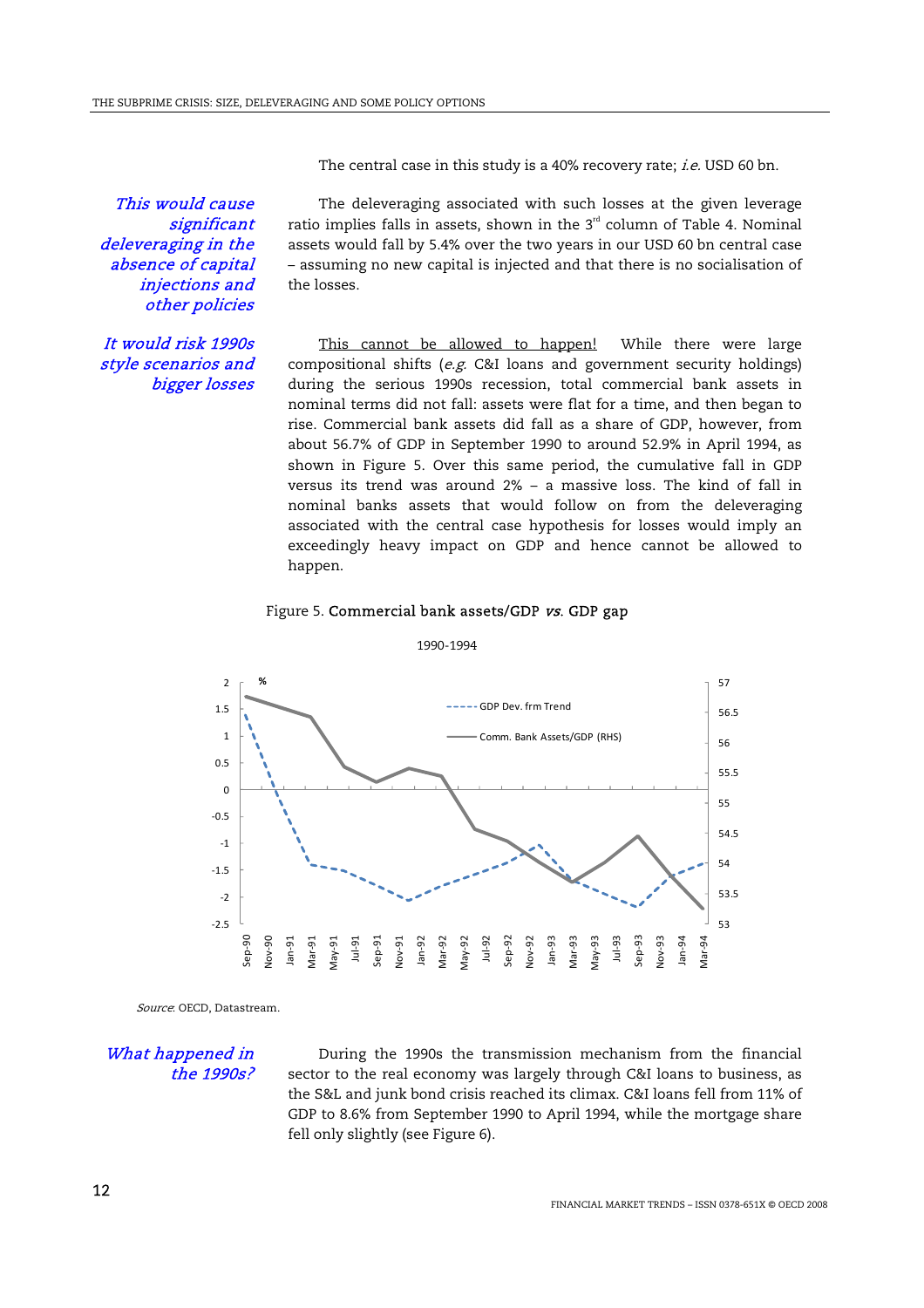Encouraged by the incentives following the introduction of Basel I, banks increased their share of Government securities substantially. The same sorts of mechanisms are coming into play now, as risk aversion rises. This time, however, the cutback on mortgages could be much larger than in the 1990s. If both C&I loans and mortgages are subject to deleveraging efforts by commercial banks, the impact on the economy risks being stronger than in the 1990s.





Source. OECD, Datastream.

The indications are that the pressures could be larger this time than in the 1990s

In the 1990s the credit crunch was worth 1.5%-2% of GDP

The Fed's loan officer surveys of tightening lending standards are shown in Figure 7. The large and small C&I loan surveys are averaged, and the mortgage standards survey weights its components.<sup>11</sup> The C&I loan standards are tightening sharply, but are less significant compared to the tightening of mortgage standards. This is to be expected, given the size of the mortgage crisis. Also shown in the chart is the residual from a longrun VAR model of the US economy (based on monetary conditions price variables – Fed Funds, bonds, the exchange rate, equity prices and oil prices). If the residual moves positive, it suggests that modelled GDP is stronger or better than actual GDP; *i.e.* something abnormal related to credit crunch mechanisms from money and credit (bank balance sheets) might be at play. The correlation with the Fed lending standard surveys is instructive in this regard – in the early 1990s and the early 2000s lending standards tightened and the model residual moved up. In the early 1990s the model residual moves to 1.5-2% of GDP, (also consistent with the above trend deviation chart in Figure 5).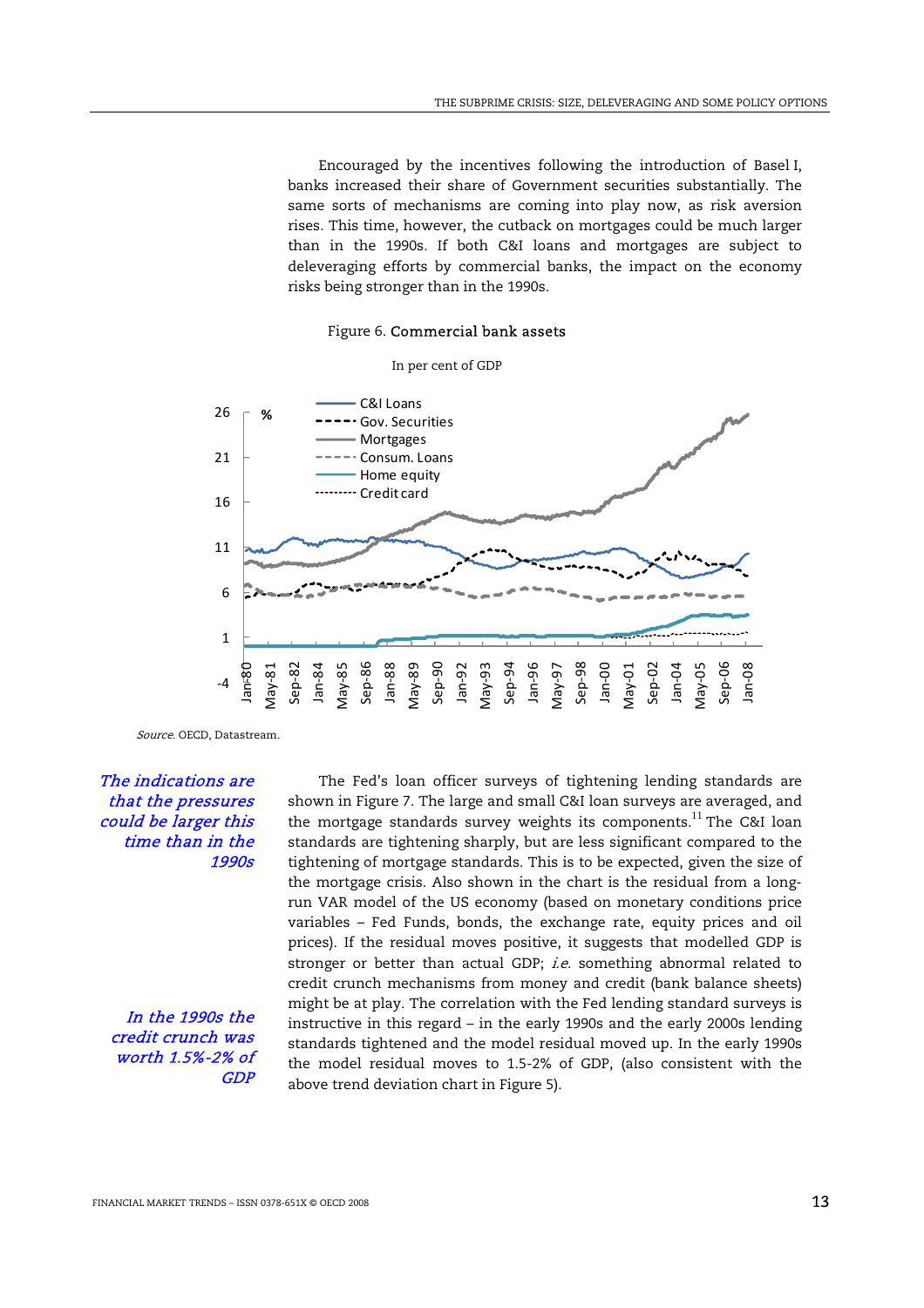The risk this time is that both mortgages and C&I loans will be subject to a credit crunch, driving a significant recession tendency. Losses in RMBS could rise above the estimates set out earlier, if unemployment and house prices deteriorate by more than was assumed there.



Figure 7. Fed survey of lending standards vs. GDP model residual

Source: Datastream, OECD.

## (ii) Policy options via earnings: with Fed rate cuts and the dividend payout ratio arithmetic

 The simplest approach to recapitalisation is to allow banks to earn back their losses and help them along the way via rate cuts and encouraging cuts in dividends (via jawboning). The above central case of USD 60 bn commercial bank ex ante losses is considered.

Fed rate cuts help margins

The relationship between commercial bank net saving as a percent of assets (after investment and after dividends are paid) is shown alongside the Fed funds rate in Figure 8. This is one of the classic mechanisms of monetary policy in a supply-side loan crisis where capital is destroyed: see particularly what happened in 1991-92. By cutting the Fed funds rate in a crisis, the Fed improves bank margins and hence their profits net of dividends.<sup>12</sup> Commercial banks must decide on how much to cut dividends in order to speed recapitalisation. The basic arithmetic is shown in Table 5.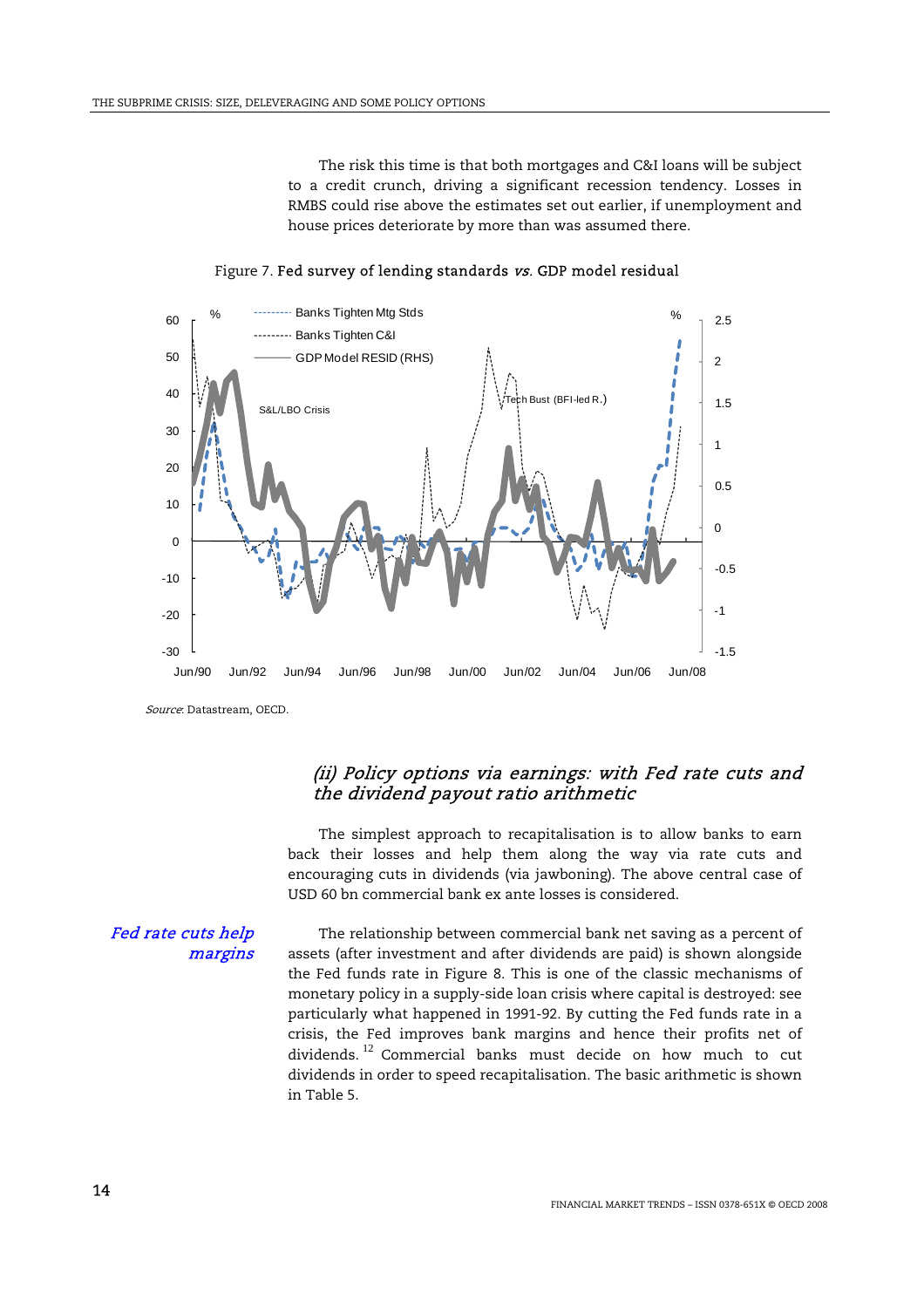

Figure 8. Fed Funds vs. Commercial bank net saving % assets

Table 5. Recapitalising through earnings: Fed & dividend arithmetic

| Earn. Rate p.a.   | <b>Pavout Ratio</b> | 0.5        |               | <b>Pavout ratio</b> | 0.25       |               | <b>Pavout ratio</b> |            |               |
|-------------------|---------------------|------------|---------------|---------------------|------------|---------------|---------------------|------------|---------------|
| Assets \$11.4trn. | Net Earn Rate       | Cap Build  | No. atrs      | Net Earn Rate       | Cap Build  | No. atrs      | Net Earn Rate       | Cap Build  | No. gtrs      |
| %                 | % p.a.              | \$bn p/qtr | recap. \$60bn | % p.a.              | \$bn p/qtr | recap. \$60bn | % p.a.              | \$bn p/qtr | recap. \$60bn |
| 1.1               | 0.55                | \$15.68    | 3.8           | 0.8                 | \$23.51    | 2.6           | 1.1                 | \$31.4     | 1.9           |
| 1.5               | 0.75                | \$21.38    | 2.8           | 1.1                 | \$32.06    | 1.9           | 1.5                 | \$42.8     | 1.4           |
| $\overline{2}$    | 1.00                | \$28.50    | 2.1           | 1.5                 | \$42.75    | 1.4           | 2.0                 | \$57.0     | 1.1           |

Source: OECD.

Without interest rate and dividend cuts it could take two years to get back on track

If the before dividend earning rate is say 1.1% and after dividend at 0.55% of assets (the current number shown in Table 5, with commercial banks implicitly paying out dividends at a ratio of 0.5, or 50%), only USD 15.7 bn per quarter is available for recapitalisation and it takes a full year before the business returns to normal (the 3.8 quarters shown in the  $4<sup>th</sup>$  column of Table 5). Recapitalisation can happen quickly if (a) the Fed cuts rates and pushes the before-dividend earning rate back to its highs of 2% and the net 1% (shown in Table 5 around the early 2000s), and  $(b)$ commercial banks cut the payout ratio to zero. In this case about USD 57 bn per quarter is available and it takes only just over one quarter to raise the USD 60 bn. But even here, this only covers losses and does not raise new capital for actual expansion of balance sheets.

With maximal interest rate and dividend cutting this can be cut to

Taking a middle scenario (1.5% gross and 0.75% net earning rates, and a 25% payout), it would take two quarters to earn back the loss (at the USD 32 bn net earnings per quarter in column 6). If the payout ratio were not cut, then despite Fed easing it would take three quarters to earn back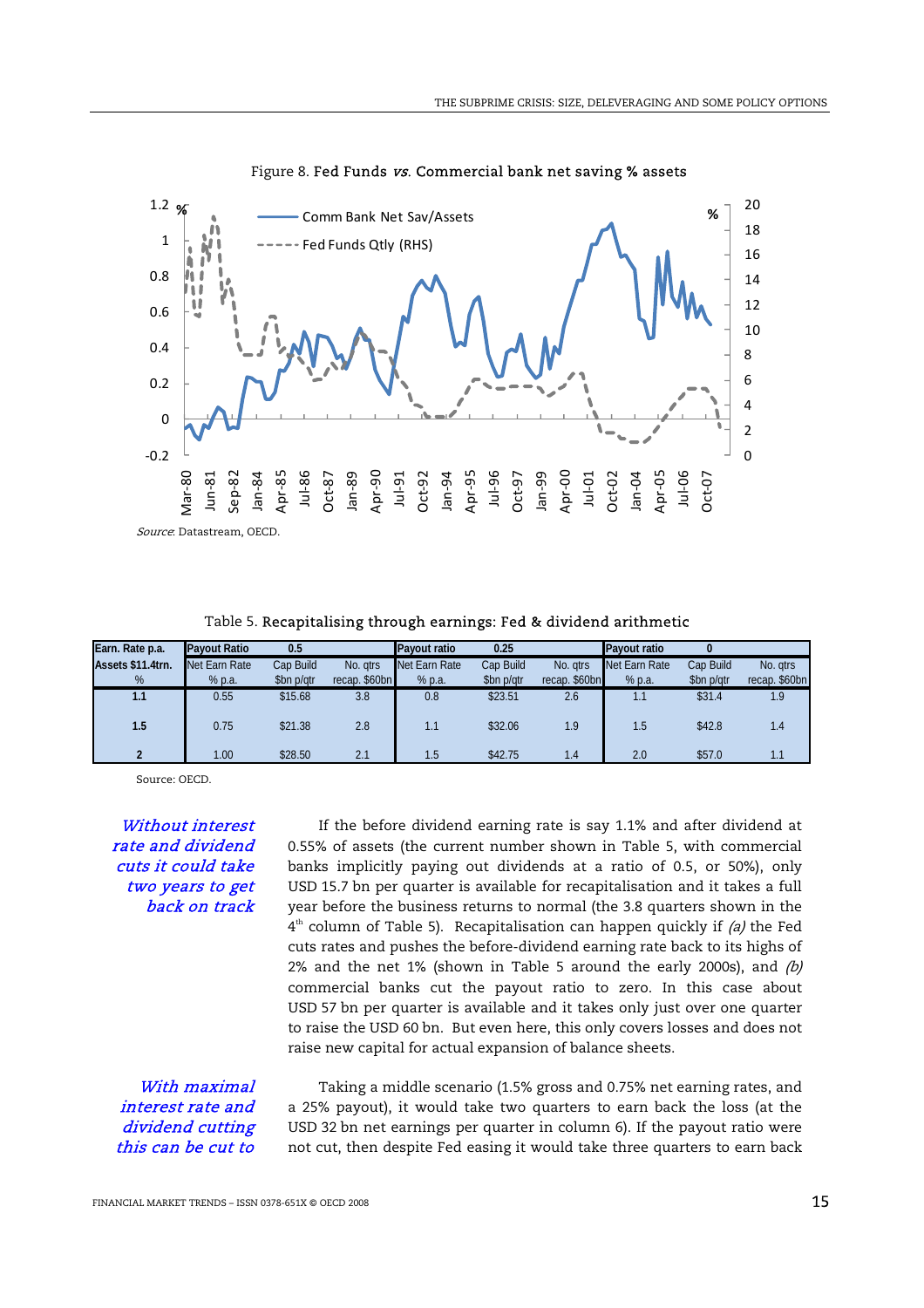about three quarters – but it is still too long

A 40% collateral recovery rate is our

central case

the losses (at USD 21 bn net per quarter in column 3). In both cases much more is required to actually expand balance sheets (presumably needed to avoid recession pressure). To earn back the USD 60 bn loss in the middle scenario would take two quarters, and then USD 20 bn per quarter is needed to grow balance sheets at a 7% p.a. pace (USD 80 bn p.a.), adding another quarter before the economy could get going.<sup>13</sup> This is too long if one wishes to avoid a full blown credit crunch and the effects on the real economy that would follow. It seems clear that rate cuts and dividend policy can only do so much – so that avoiding the 1990s-type scenario could require capital raisings independently of earnings and/or socialisation of losses.

## (iii) Injections of capital

On the right hand side (RHS) of Figure 8 the simple illustrative arithmetic for policy of capital injections versus socialisation of losses is shown. Taking the 40% recovery central case (the middle row), the USD 422 bn of total RMBS losses translates to USD 60 bn in losses for commercial banks. If the full amount of this loss, which has to be written off by the banks, were to be made up by capital raisings and no additional capital were raised during the adjustment period, then asset growth would have to remain at zero - shown in the  $4<sup>th</sup>$  column - until earnings kicked in. Simply replacing capital losses would not avoid the sort of credit crunch mechanisms we saw working in the early 1990s – unless it all happened on day 1 and the market 'tone' changed as a consequence.

Offsetting losses and allowing for 7% balance sheet expansion would require USD 137 bn in the first year

A tall order now

A credit crunch would raise our loss estimates

If capital had to be raised to offset the USD 60 bn loss and also allow assets to grow at the trend rate of 7% p.a., then more than USD 60 bn would have to be raised. As before, the banks would also require about USD 20 bn per quarter (USD 77 bn p.a.) to capitalise their businesses for more normal average 7% p.a. growth (at a 9.14 leverage ratio). A total of USD 137 billion in capital raisings would be required. This is a tall order at present, after very bad initial experiences on the part of SWF investors. Nevertheless, rights issues and subordinated debt seeking new capital are essential.

If a credit crunch began to bite, so the economic scenario is worse than assumed earlier, then the losses and capital raisings required would grow too. This worse second round scenario of losses could require public money.

## (iv) Socialising losses – RTC-like mechanisms

 If the losses were socialised with government money – in the spirit of the Resolution Trust Corporation (RTC) or the emerging market debt bail out via the Brady Bond mechanism, then the commercial bank balance sheets could be directly cleansed of all the RMBS, and normal intermediation could begin without waiting for SWFs and earnings to kick in. This option turns the problem into an 'RTC', capital markets and mortgagee issue. If this were done quickly, the tone in the markets would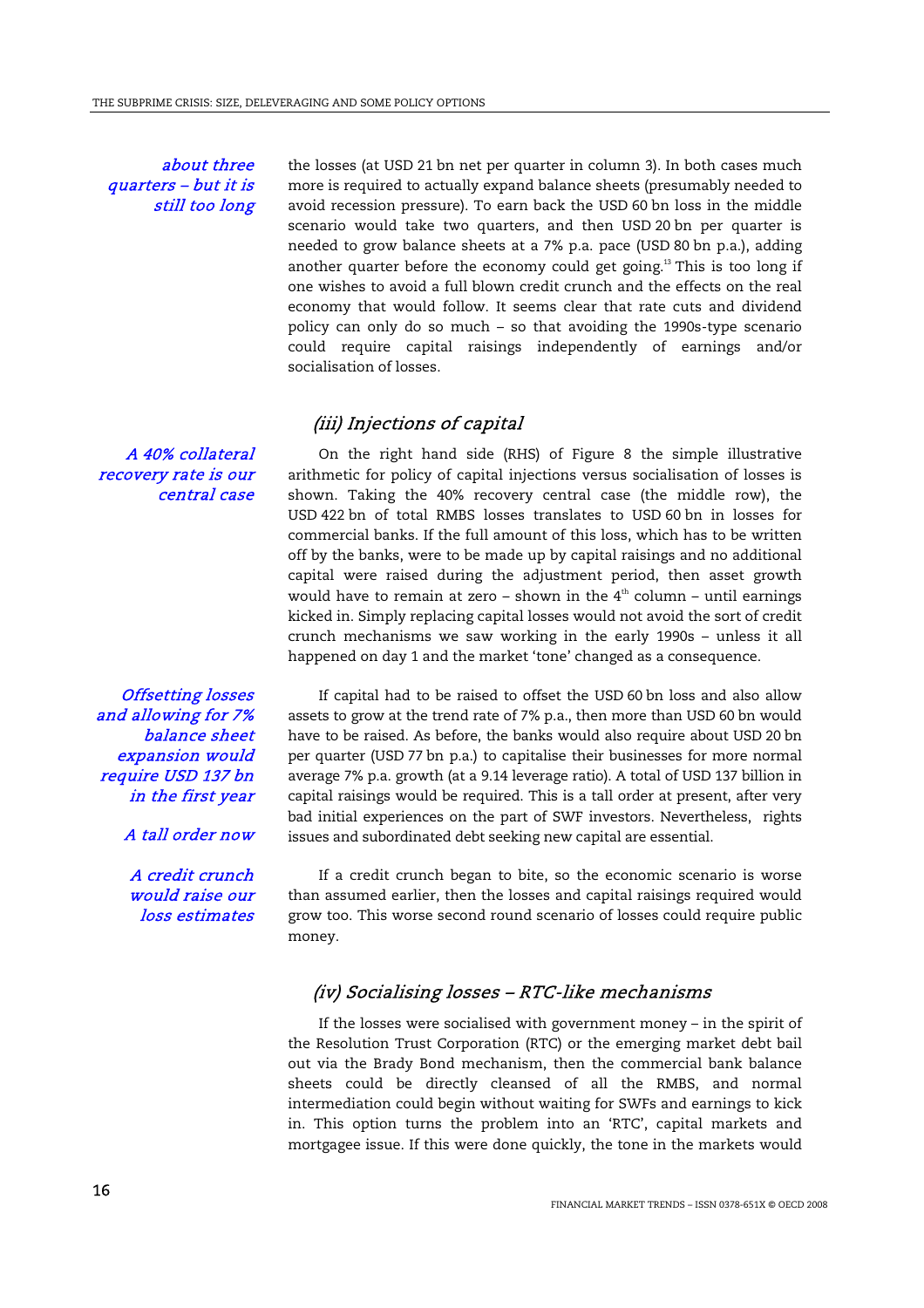change and the banks would have some chance to go about raising capital from private sources – get back to business as usual.

 An example is provided in the following box for illustrative purposes only.

#### An RTC-style mechanism

In a very simplistic example, this would work something like the following. The RTC would take on the USD 345 bn private label RMBS that was estimated above for the commercial banks, and take the collateral with it (claims on mortgagee's homes) with an appropriate USD 60 bn 'haircut' estimated from the default model approach. This frees the banks of these assets and liabilities – the whole purpose of the exercise. The USD 60 bn loss is subtracted from the USD 345 bn, *i.e.* USD 285 bn post the 'haircut'. The RTC issues USD 285 bn in its own notes, and these are exchanged for the RMBS held by the investors in these bonds, e.g. CDOs, conduits, hedge funds, pension funds etc. They also get the 17% 'haircut' to their assets and hence to their investors/note holders etc. But this is better than the sorts of haircuts in current market prices and underlines the value of the default model approach to calculating losses. To make this work without the turmoil in prices at present, a guarantee is required at the lowest possible cost; so the US Treasury, for example, could issue the RTC with USD 108 bn of zero coupon bonds with a yield of (for arguments sake) 5% and a 20 year maturity: i.e. the USD 108 bn will be worth the USD 285 bn at maturity. The RTC passes the interest from the mortgages through its notes to the investors and prices are stable because of the principal (but not interest) guarantee. The RTC body has assets of USD 108 bn zeros + USD 285 bn housing assets, or USD 393 bn; and liabilities of USD 285 bn to the CDOs, hedge funds etc., and equity of USD 108 bn. The government would borrow the USD 108 bn to issue the zero coupon bonds. The question of whether politics would allow this is outside the scope of this paper.

## IV. The investment bank (prime broker) and hedge fund arithmetic

Counterparty credit exposures are very large

The other key focus of the crisis in leveraged institutions is the prime brokers, because of their exposure to counterparty risk. These are shown in Table 6. While prime brokers do not lend to households and businesses in the same way as commercial banks, they play a key role in the allocation of capital and the workings of the financial system. If one risks failure, as with the recent case of Bear Stearns (one entry in Table 6), financial crises may amplify due to the interconnectedness of brokers with other players like hedge funds, and the commercial banks themselves. The total counterparty exposures calculated here from loaned securities, reverse repos, derivatives and margin loans sum to just over USD 3.3 trillion for prime brokers listed in the US, grossing up to USD 4 trillion globally.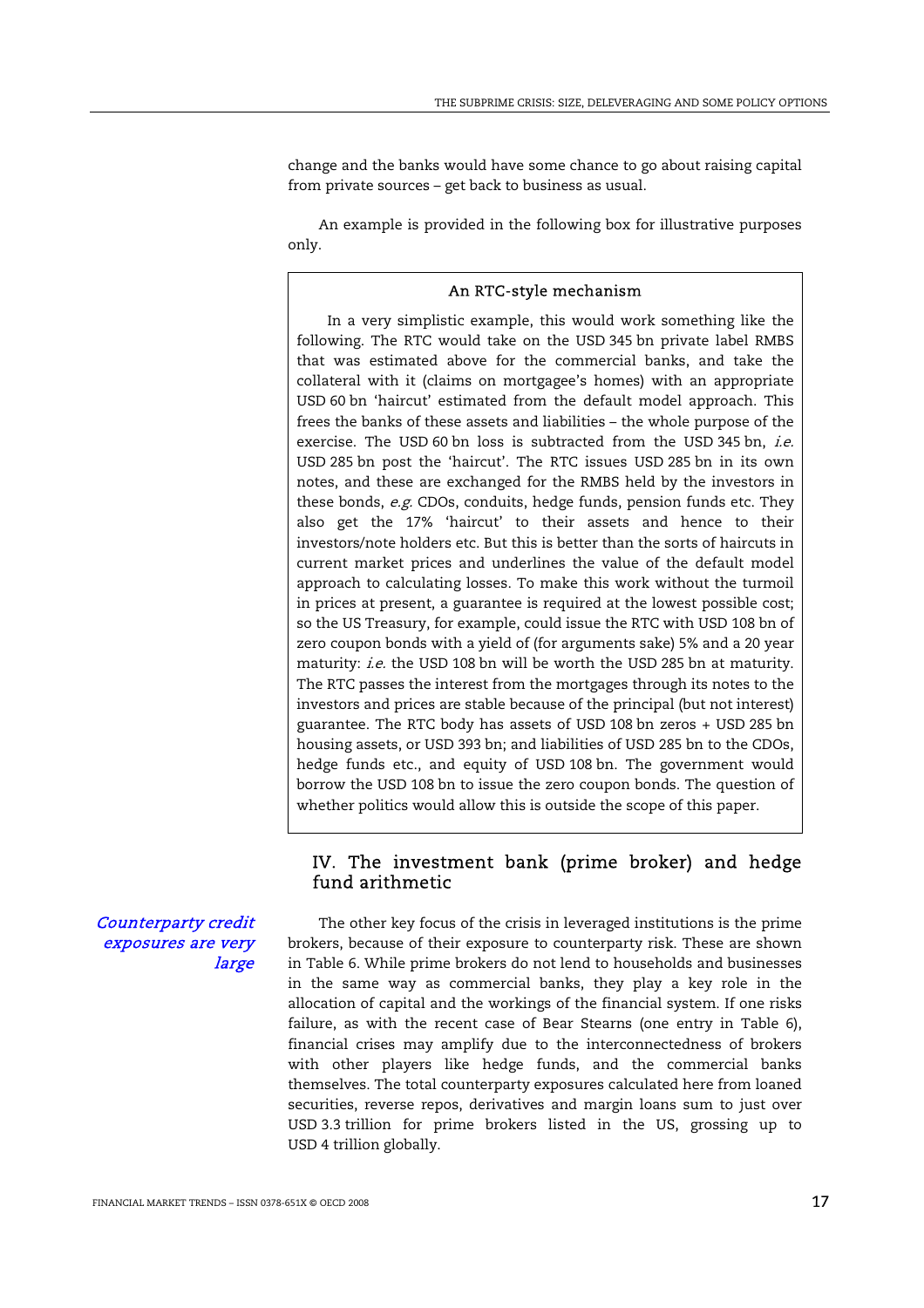|                         | Loaned           | <b>Ratio to Tier 1</b> | <b>Reverse</b> | <b>Ratio to Tier 1</b> | <b>Derivatives</b> | <b>Ratio to Tier 1</b> | <b>Margin Loans</b> | <b>Total Credit</b> | Tier 1  |
|-------------------------|------------------|------------------------|----------------|------------------------|--------------------|------------------------|---------------------|---------------------|---------|
| As of FY end 2007 *     | <b>Securites</b> | Capital                | Repos \$bn     | <b>Capital</b>         | <b>PRV</b>         | Capital                | <b>NYSE</b>         | <b>Exposures</b>    | Capital |
|                         | \$bn             |                        |                |                        | \$bn               |                        | <b>Total \$bn</b>   | \$bn                | \$bn    |
| <b>UBS</b>              | 54.3             | 1.4                    | 352.5          | 9.3                    | 273.7              | 7.2                    | #N/A                | #N/A                | 38.1    |
| <b>Credit Suisse</b>    | 45.8             | 1.5                    | 148.8          | 4.7                    | 65.3               | 2.1                    | #N/A                | #N/A                | 31.5    |
| Deutsche Bank           | 15.1             | 0.4                    | 203.2          | 5.8                    | 89.8               | 2.6                    | #N/A                | #N/A                | 35.1    |
| Goldman Sachs           | 28.6             | 0.7                    | 85.7           | 2.0                    | 105.6              | 2.5                    | #N/A                | #N/A                | 42.7    |
| <b>Morgan Stanley</b>   | 110.4            | 3.4                    | 126.9          | 4.0                    | 77.0               | 2.4                    | #N/A                | #N/A                | 32.1    |
| JPMorgan Chase & Co     | 10.9             | 0.1                    | 169.3          | 1.9                    | 77.1               | 0.9                    | #N/A                | #N/A                | 88.7    |
| <b>Lehman Brothers</b>  | 53.3             | 2.3                    | 162.6          | 7.0                    | 44.6               | 1.9                    | #N/A                | #N/A                | 23.1    |
| <b>Merrill Lynch</b>    | 55.9             | 1.8                    | 221.6          | 7.0                    | 72.7               | 2.3                    | #N/A                | #N/A                | 31.6    |
| Citigroup               | 67.1             | 0.8                    | 98.3           | 1.1                    | 76.9               | 0.9                    | #N/A                | #N/A                | 89.2    |
| <b>Bear Stearns</b>     | 3.9              | 0.4                    | 27.9           | 2.5                    | 19.7               | 1.8                    | #N/A                | #N/A                | 11.1    |
| Total                   | 445.5            | 1.1                    | 1596.8         | 3.8                    | 902.4              | 2.1                    | 322.8               | 3267.4              | 423.3   |
| <b>Grossed Mkt Tot.</b> |                  |                        |                |                        |                    |                        |                     |                     |         |
| $(Top 10 = 80\%)$       | 556.9            | 1.1                    | 1996.0         | 3.8                    | 1128.0             | 2.1                    | 403.5               | 4084.3              | 529.2   |

#### Table 6. Prime broker published credit exposure to counterparty risk

Source: Company accounts, OECD.

#### Hedge funds are big players

Given the role hedge funds play in this interconnectedness, estimates of prime broker exposure to hedge funds are shown in Figure 15. An estimated USD 1.4 trillion of these exposures is likely to be hedge-fund related.

## Prime broker warehoused losses

If global prime brokers have a 6 2/3% direct exposure to our estimated losses for RMBS of USD 422 bn, this is equivalent to USD 27 bn of writeoffs.<sup>14</sup> Adding this to the USD 60 bn for commercial banks leads to a number for US listed commercial and investment banks of something like USD 87 bn.

|                          | <b>Total Credit Exp</b><br>\$bn | <b>Ratio to Tier 1</b><br><b>Capital</b> | <b>Hedge Fund \$bn</b> | <b>HF% Total</b><br><b>Exposure</b> | <b>HF Exp</b><br><b>Ratio to</b><br>Tier 1<br><b>Capital</b> |
|--------------------------|---------------------------------|------------------------------------------|------------------------|-------------------------------------|--------------------------------------------------------------|
| <b>Loaned Securities</b> | 557                             | 1.05                                     | 223                    | 40%                                 | 0.42                                                         |
| <b>Reverse repos</b>     | 1,996                           | 3.77                                     | 499                    | 25%                                 | 0.94                                                         |
| <b>Derivatives PRV</b>   | 1,128                           | 2.13                                     | 372                    | 33%                                 | 0.70                                                         |
| <b>Margin Loans</b>      | 403                             | 0.76                                     | 266                    | 66%                                 | 0.50                                                         |
| <b>Total</b>             | 4.084                           | 7.72                                     | 1,360                  |                                     | 2.57                                                         |

### Table 7. Prime broker exposure to hedge funds

Source: Company accounts, OECD.

#### A problem arises if hedge funds start to fail

A problem arises however, if hedge funds start to fold. If hedge funds are exposed to about 20% of RMBS<sup>15,</sup> or USD 84 bn of our overall loss number, this rebounds to the banks. Hedge funds are more leveraged than banks. The total counterparty exposure to hedge funds calculated in Table 7 of USD 1.3 trillion is very large indeed. It is hard to estimate how much of this would be at risk in the event of RMBS hedge fund losses causing failures of funds – given the interconnectedness – and it is probably best not to find out.

 This is one reason why central bank policies to flood the market with liquidity etc are very important at this stage.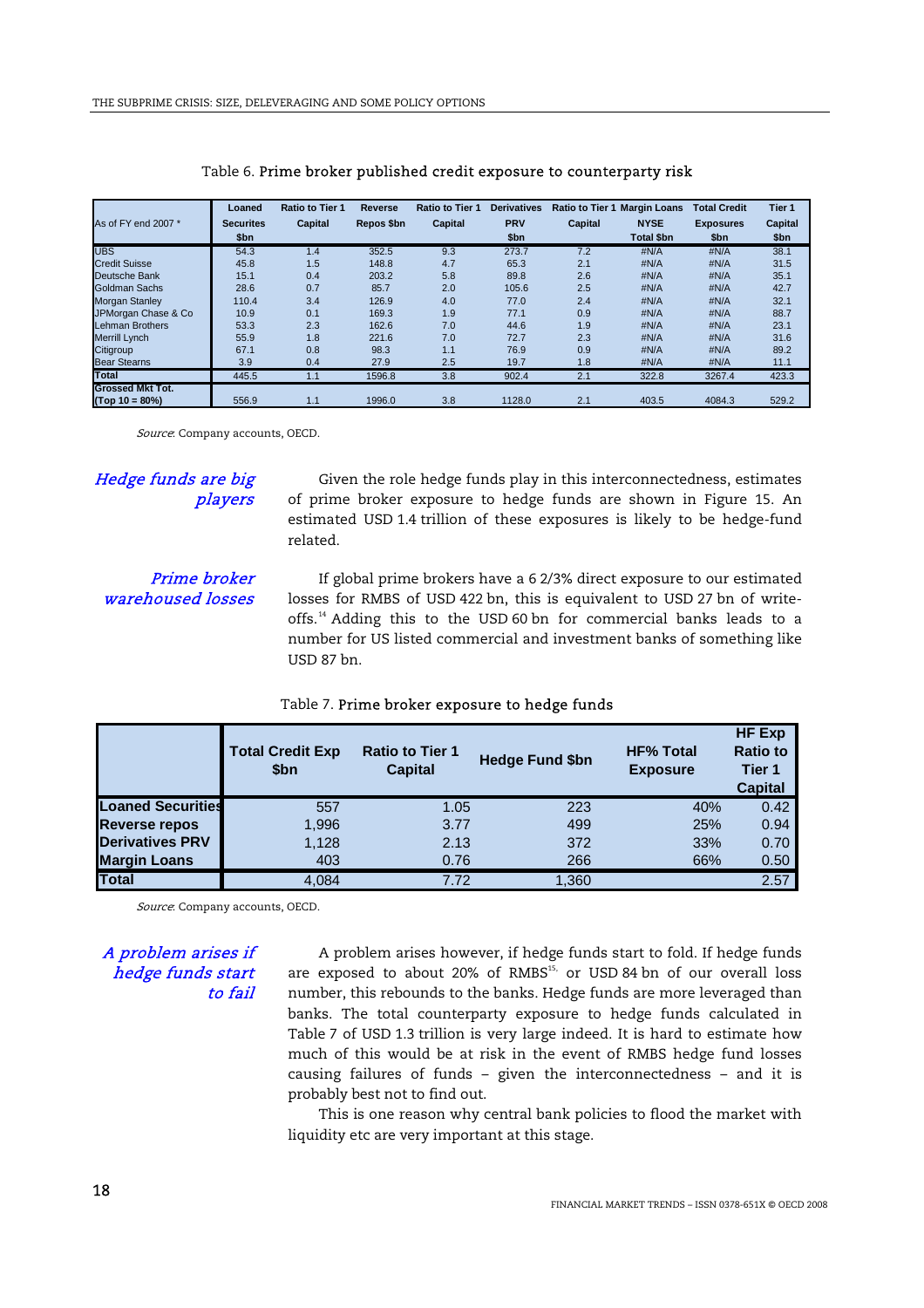## V. Moral hazard and related issues

Banks too big to fail!

The unconventional methods the Fed has adopted in smoothing the crisis raises a multitude of issues concerning moral hazard: these most recently include the guarantee to JP Morgan on Bear Stearns securities in order to encourage the former to take over the latter. Should taxpayers' money be used in this way? How was JP Morgan selected versus other financial institutions? Can the effectiveness of markets as an efficient allocator of capital amongst competing ends be relied upon in the future, when the trade off between risk and return is now asymmetric and banks know they are too big to be allowed to fail?

Taxpayers helping out the banks?

Should taxpayers pay the price of rapid moves up the risk curve to gain short-run bonuses and returns, often involving financial innovation that is too difficult for regulators to monitor, understand and control. This is particularly pointed now, as signs emerge of banks beginning to take strategic advantage of the situation. Examples of such strategic behaviour include:

- $(i)$  A hedge fund may have a portfolio of strong assets (e.g. securitised complying mortgage loans such as Fannie and Freddie) but be dependent on prime brokers for various forms of leverage. If the leverage is withdrawn, for example increased margin calls are made, the entity with little capital may fail. The bank would take the attractive assets at their current high spreads and be in a strong position later on when asset prices firm.
- $(iii)$  A prime broker subject to defaults of hedge funds may be at risk in a liquidity sense, but still have an attractive business. A stronger institution may acquire it for a bargain price with huge upside to its stock price and earnings after the crisis, particularly if guarantees on unknown risks in the portfolio are given by authorities.

 Obviously RTC-like proposals would further imbed the risk of moral hazard. Undertaking these sorts of actions could well require a complete reconsideration of the regulation and structure of the financial system, in order to ensure that even bigger problems associated with asymmetric risk and moral hazard do not arise in the future. Secretary Paulson of the US Treasury has opened this debate. How far it should be taken is a critical issue, going beyond the scope of this paper. $16$ 

## VI. The spill-over issues: Europe

Europe is not immune

Europe is not immune from these issues. One third of RMBS related CDOs etc. is thought to have moved offshore, and to Europe in particular. One third of the USD 422 bn default loss amount is USD 138 bn. Insurance companies are likely to have a large part of the RMBS held in Europe. Fortunately, from a financial intermediation perspective, they do not mark to market. Nevertheless, levered financial institutions are also exposed to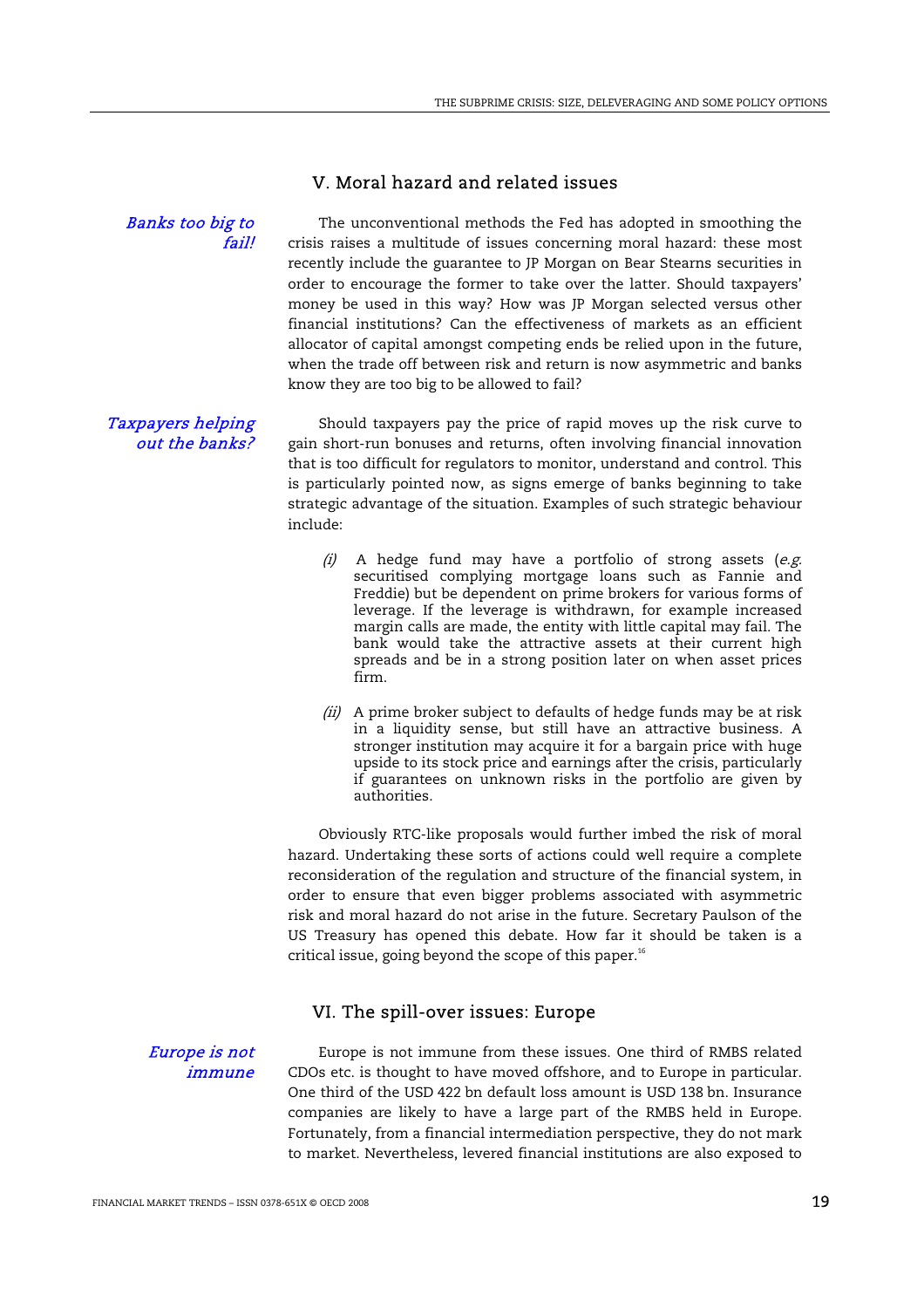RBMS-backed products, so all of the issues concerning losses and deleveraging above apply in Europe too.

#### Equity derivative problems could follow

A related concern is structured products that do not include any RMBS. Once again this involves prime brokers at the core. For example, a small bank or building society offers to its clients capital guaranteed products with exposure to risk assets such as equities. Constant Proportion Portfolio Insurance (CPPI) products are a popular form of this that use complex options replication programs and are passive; *i.e.* in the sense that they are not managed in a discretionary way by a fund manager. Of course the small bank or building society is only distributing the products. The real guarantee is coming from the prime broker that issues and manages it.

 The parallels are clear. If a major market break occurs and counterparties fail, the guarantee is going to fall on prime broker capital. The current crisis, if not handled well, could spill into these products. Interestingly, Europe is in the forefront of issuing these products. By the start of this year no less than USD 1 trillion of these products had been issued since 2003, and all to retail investors. Europe's pre-eminence in this respect is shown in Figure 9. $^{17}$ 





Source: Structured Retail Products.

Eastern European exposures

Finally, a European banking system concern is the exposure to banks in Eastern Europe. These countries fix their exchange rates and borrow in foreign currency. Inflation is accelerating in some of these countries as capital inflows and managed exchange rates prove incompatible. This situation is reminiscent of the Asia crisis of the late 1990s.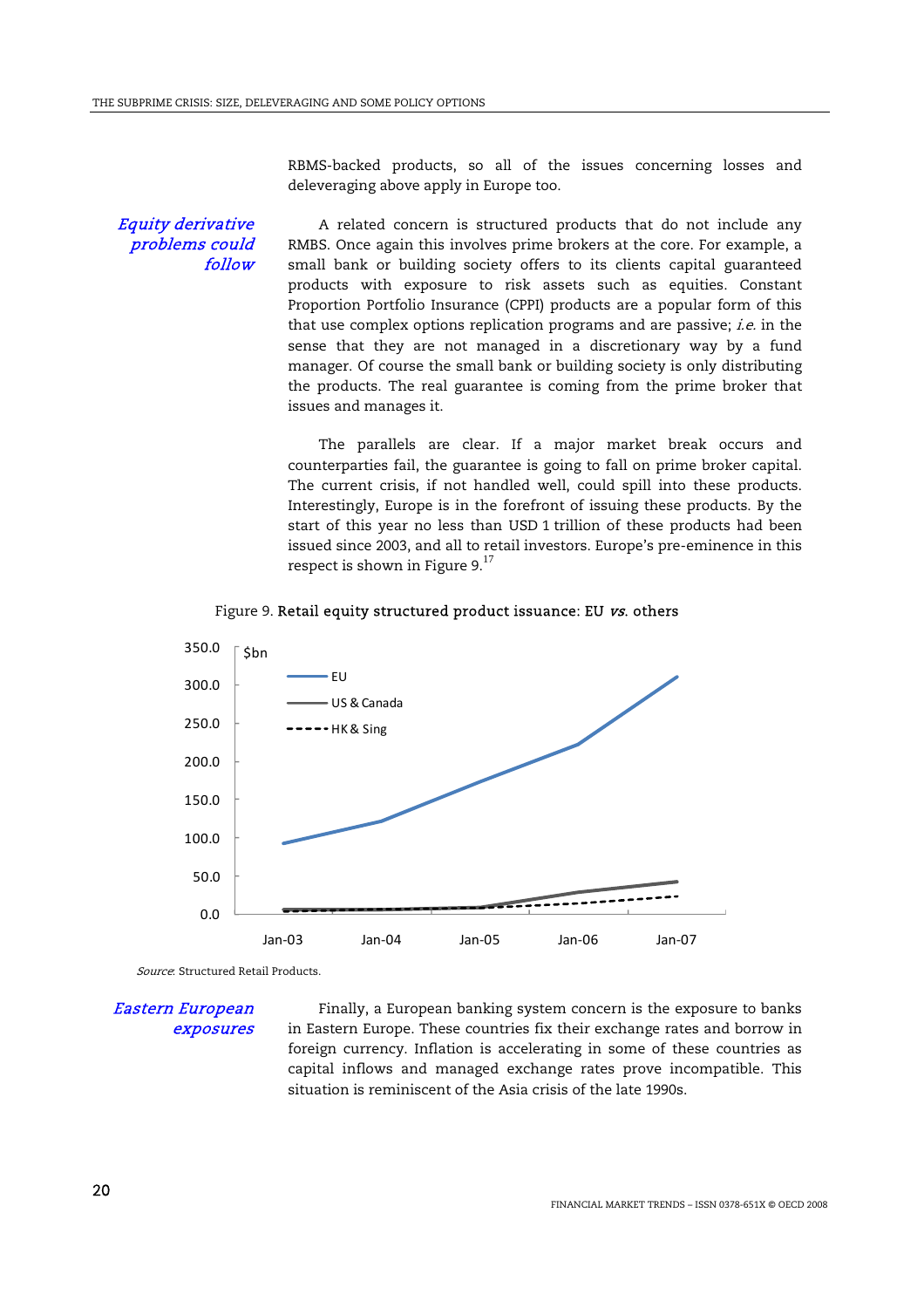## VII. The spill-over issues: Asia

 Asia is less directly exposed to subprime. But as the US dollar falls, they face a different type of risk – asset inflation through excess liquidity. This is because many countries in the region peg to the US dollar, and may try to resist exchange rate appreciation. Avoiding the rolling bubbles associated with excess liquidity, which are at the very origin of the crisis in the US, argues for more flexibility in their exchange policies. If credit crises are to be avoided in Asia, it is essential that asset bubbles should be avoided and unwound where they have been in place.

Flexible exchange rates help avoid inflation and bubbles

The greater the flexibility of Asian country exchange rates versus the US dollar, the more independent monetary policy can be. This is shown in Figure 10, which shows equity yields of China, Hong Kong, Singapore, Korea and Chinese Taipei alongside the USA, all versus Libor. At the peak of the recent bubble, the risk premium went negative in the case of China and Hong Kong – clear signs of bubble trouble. Countries which showed more flexibility in exchange rates during the 2000s experienced less equity price inflation.





Source: Datastream, OECD.

## VIII. Spill-over issues: corporate bonds and equities

 Bubbles in other assets, were not present to the same extent as in the mortgages market, as is shown in Figure 11, which shows spreads for BBB assets and the equity yield versus Libor. For RMBS, the rally to early 2007 (incredibly) pushed the RMBS BBB yield into line with what essentially is cash. The BBB corporate bond spread is also shown. It rallied, but not nearly as much as RMBS. Here it needs to be recalled that corporate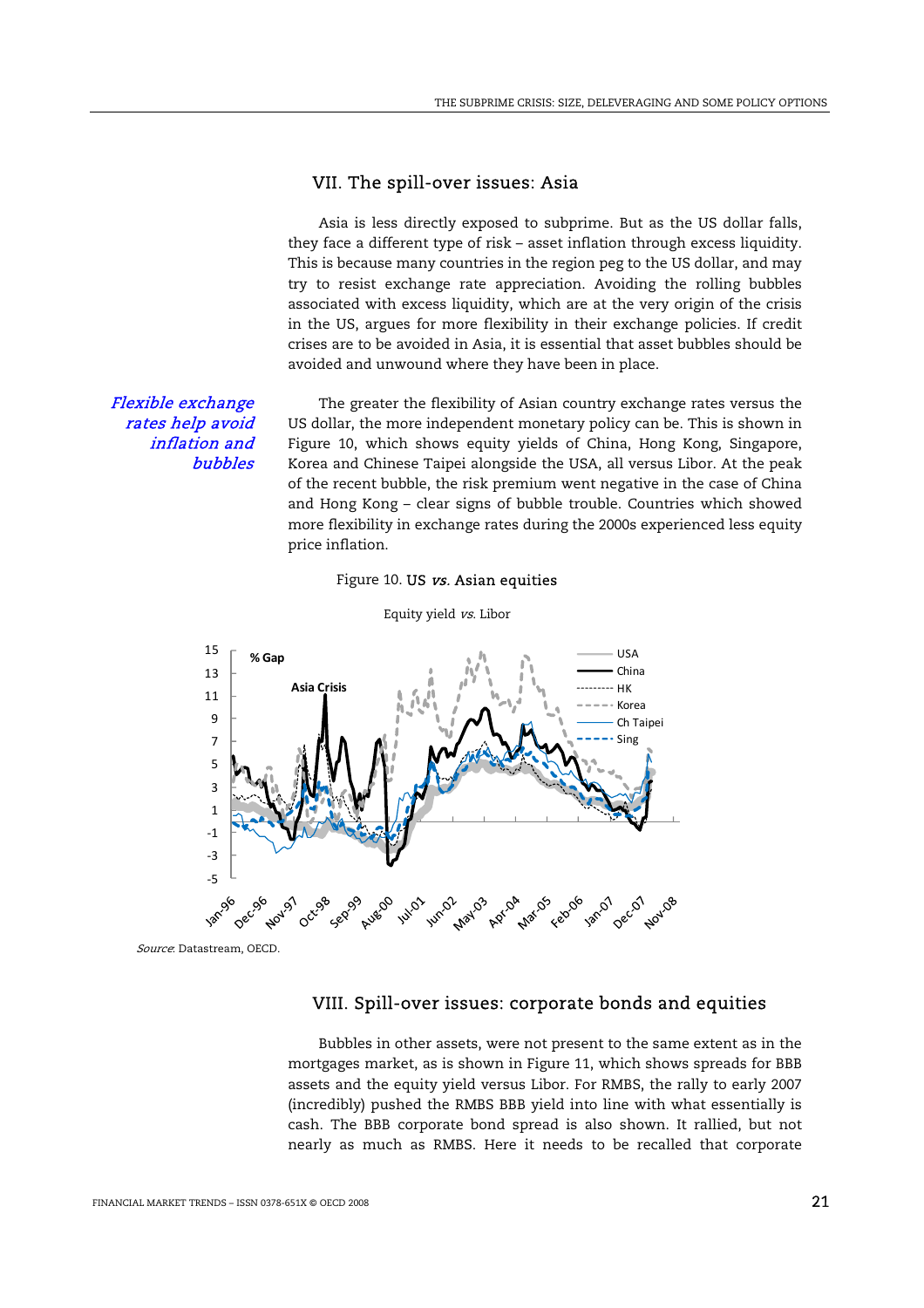balance sheets on 'Main Street' are in good shape on average. So a rally from the tech-bust sell off was justified by fundamentals (much more so than the low end of the housing market).

A 'fat tail' of overleveraged companies

There is however a fat tail of companies that are overleveraged following the LBO boom of the past few years. A large number of companies have issued a lot of less-than-investment grade debt. S&P believe that 90 or so companies are at risk of defaulting on over USD 50 bn in debt, 75 possibly in the next year. A recession in the next year will bring this factor into play, with the size of losses depending on the extent and duration of the recession.

Figure 11. The RMBS bubble & reversal vs. corporate bonds & US equities



Source: Datatream, OECD.

 Similar points can be made about equities. While balance sheets are in good shape on average, and the earnings yield remained positive (certainly did not move into very expensive territory as occurred with the negative risk premium implied in the chart for the late 1990s and early 2000s), the fat tail of indebted non-financial companies will remain a concern. This could lead to equity volatility and a spill-over to equity derivatives products mentioned above.

 This underlines why authorities need to move quickly using the full arsenal of macro tools at their disposal.

## IX. Some policy issues raised

 The bears are getting carried away in the markets, as mark-to-market losses move well above default-model based estimates. The estimate of losses on a default-model basis here is USD 352-USD 422 bn, assuming 40% to 50% recovery on defaulting loans and a harsh house price index scenario. To obtain a result anything like recent mark-to-market losses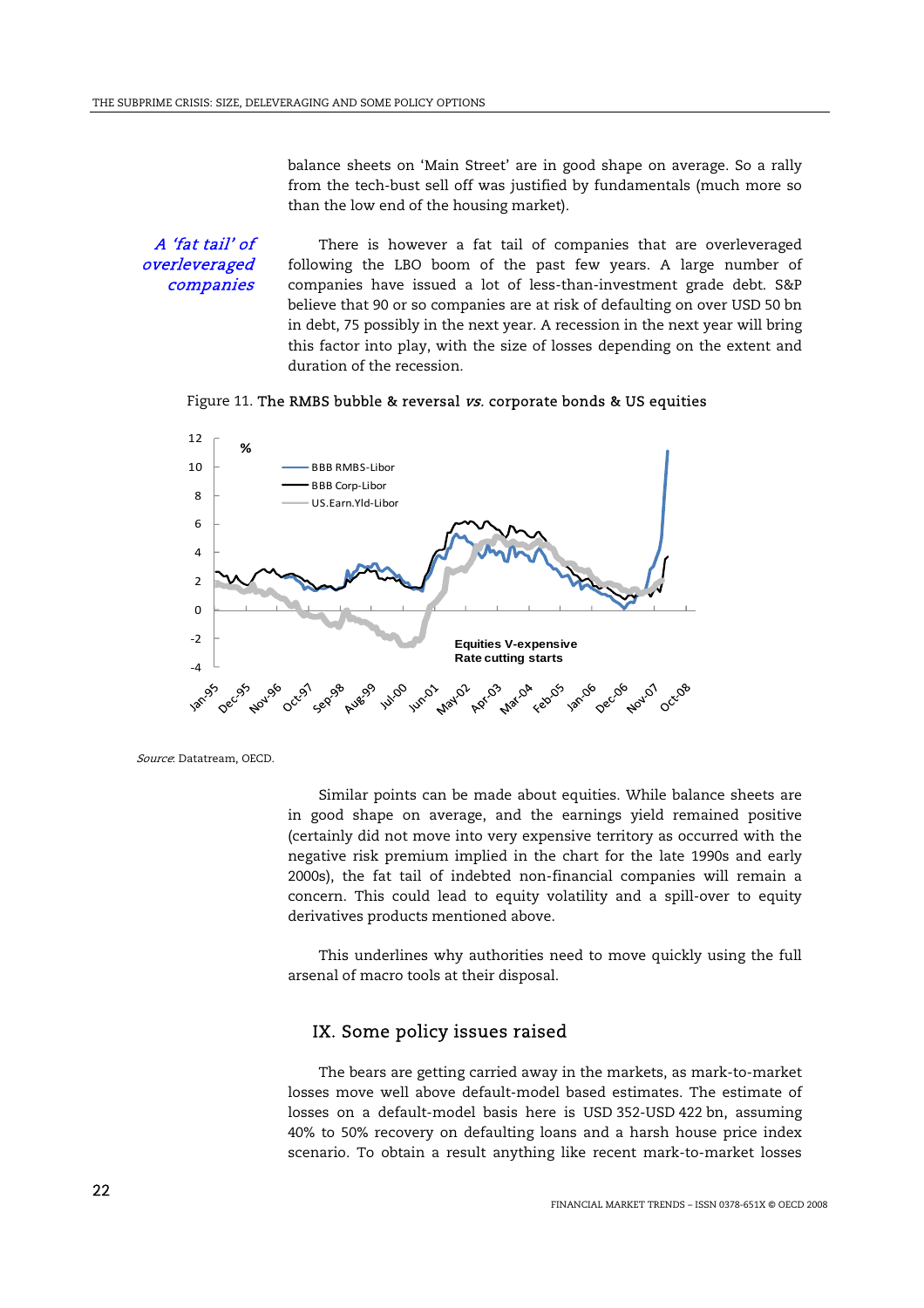would require a 0% recovery rate – which may be a little extreme even for the most bearish. About USD 60 bn of the losses may be put down to commercial banks listed in the US and a further USD 28 bn to prime brokers. These are key intermediaries and are therefore a major focus of the study.

 Under certain assumptions concerning the Fed Funds rate and dividend pay-out rates, it could take US commercial banks six months to earn back the capital write-offs that will be required. But further recapitalisation is necessary if banks are actually to re-start lending and expand their balance sheets. A six-month-plus period to rebuild would risk credit crunch scenarios such as happened in the 1990s.

 Capital raisings/injections from risk-taking private institutions or SWFs are a big help. But the arithmetic of getting quickly back to 'business-as-usual', which requires much more capital than simply offsetting the losses alone, argues for more action if possible. One such action mentioned in this context was the socialisation of losses through government action like the RTC.

A combination of approaches has a better chance of success.

The issues discussed here are summarised in Figure 12.



#### Figure 12. The requirements of recovery

Source: OECD.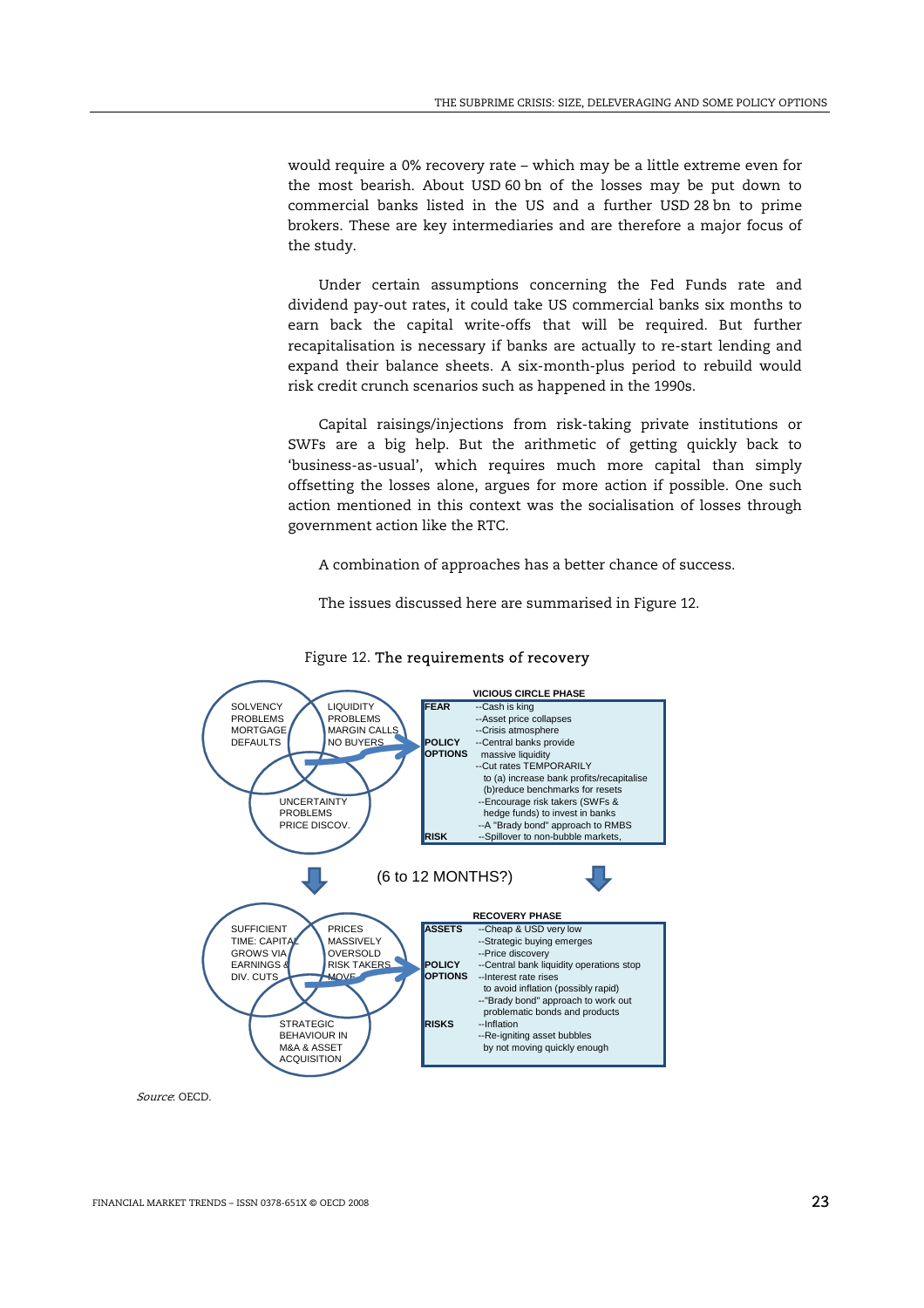While avoiding credit crunch mechanisms resulting from past policy failure is a prime short-term concern, the longer-run issue of moral hazard and asymmetries in the trade off between returns to risk is a critical issue. Fundamental reform of the financial system and its regulation has to be a key focus of policy debate going forward. It will no longer be possible to assert the Panglossian view that we have the best of all possible financial systems.

#### Notes

- 1. Citi is a prime broker and investment bank. But this is buried in the bank holding company structure of Citi. It has a consumer bank. These should be separated for analytical discussion. The question of whether they should be separated for regulatory purposes is not considered in this study.
- 2. A. Blundell-Wignall, "Structured Products: Implications for Financial Markets", Financial Market Trends, Volume 2007/2, No. 93.
- 3. Or about 20% of subprime, if Alt-A and jumbos were ignored. But ignoring them seemed unreasonable. If 14% of subprime defaulted and 11% of Alt-A and the rest, a number of USD 300 bn results. See A. Blundell-Wignall, "Structured Products: Implications for Financial Markets", Financial Market Trends, Volume 2007/2, No. 93.
- 4. Citigroup commentary.
- 5. These prices in principle are supposed to take all major factors into account in theoretical models: default probability, loss-given default, and default correlations. The issue of recovery via collateral to determine loss given default is important and taken up below.
- 6. If this is applied to subprime mortgages alone, as opposed to RMBS private label, the number is USD 557 bn. But this is too small as it ignores Alt-A, jumbo loans etc. as previously discussed. If the estimate is updated to the 14th of March, following a minor rally in prices, USD 100 bn drops off the number, illustrating extreme volatility.
- 7. Efforts in this regard simply make assumptions about defaults and losses by mechanical extrapolations, as in David Greenlaw, Jan Hatzius, Anil K. Kashyap, and Hyun Song Shin, Leveraged Losses: Lessons from the Mortgage Meltdown, paper presented at the U.S. Monetary Policy Forum, New York, NY, February 29, 2008.
- 8. It is calculated without the recovery rate. This is paid to bond holders later as compensation for defaulted securities.
- 9. These estimates would be too high if Alt-A performs better than subprime in delinquency. This is very much a house price profile issue. Compensating this, the results would be too low on account of ignoring subprime and Alt-A that was not securitised. The results are therefore a fair estimate.
- 10. While this is not strictly speaking regulatory capital, it is close enough for the approximate nature of the calculations here.